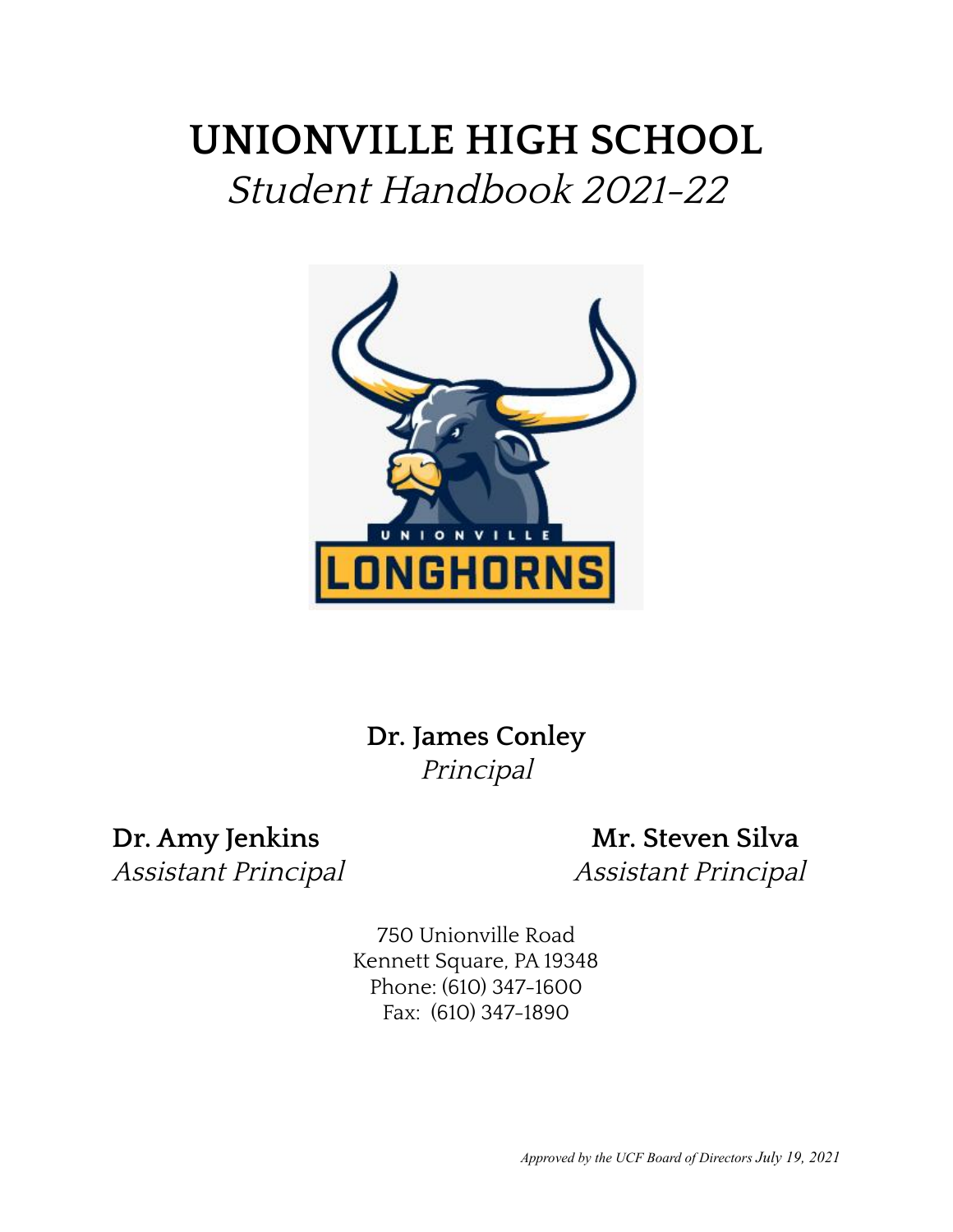# **UHS Website UCFSD Website** <http://uhs.ucfsd.org> <http://www.ucfsd.org> **STATEMENT OF PHILOSOPHY**

Unionville High School sees its mission as empowering students to live successfully in a dynamic world. Students need to develop the skills to acquire knowledge necessary to make sound judgments and to act responsibly upon those judgments. Preparing students to become responsible citizens includes an awareness of the functioning of ecological, economic, cultural, and technological systems. Such understanding will include the ability to work with the arts, humanities, sciences, and technologies as diverse yet interrelated fields.

Students will be challenged to explore the broad spectrum of human endeavors and achievement found in their local, national, and world communities. Knowledge will be used to solve problems, to envision new possibilities, and to enrich life. Students will learn to share their knowledge through cooperative research and problem solving. The responsibility for accomplishing this mission is shared by all members of the school community - students, parents, professional educators, commercial enterprises, and the general citizenry.

The aim of the school is threefold: to help each student learn how to learn; to nurture learning as a lifelong habit; and to develop an awareness of the dynamic nature of the world.

# **MISSION STATEMENT**

## *Empower each student to succeed in life and contribute to society.*

#### *AT UNIONVILLE HIGH SCHOOL, WE WILL:*

- $\rightarrow$  APPRECIATE each other and the work of others
- **→ BROADEN** our own educational horizons
- $\rightarrow$  COLLABORATE with our colleagues
- $\rightarrow$  DEDICATE ourselves to greatness
- $\rightarrow$  EMPHASIZE the positives in all that we do
- $\rightarrow$  FOSTER a life-long love of learning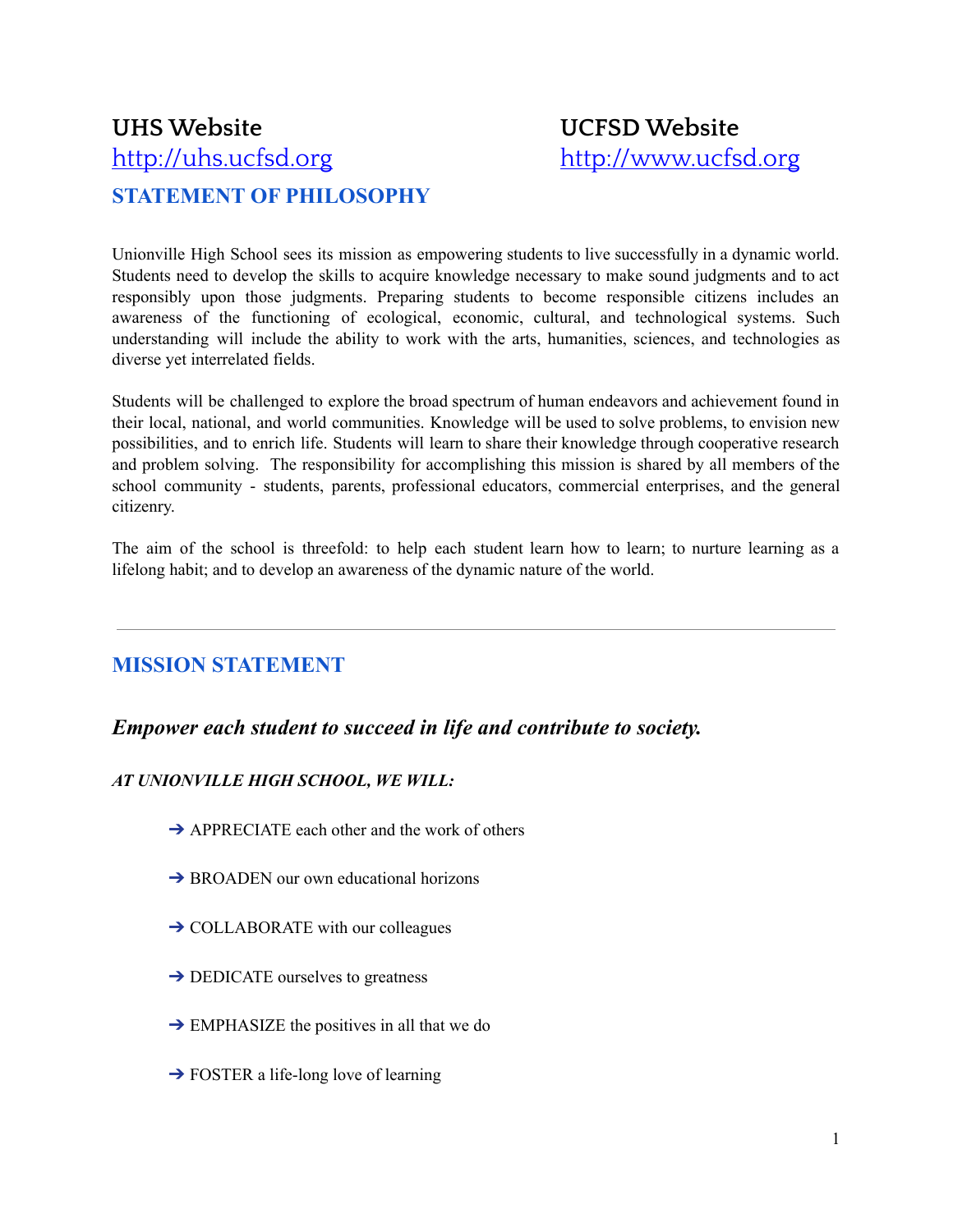# **ACADEMIC HONESTY**

The faculty and administration of Unionville High School place premium value on academic honesty because of its paramount importance in our curricular program. The honest accomplishment of academic endeavors is a foundation that students begin to build at Unionville High School, and that they will carry with them into the future. Honesty in academic work is a vital component of citizenship. For all assignments, exams, tests and quizzes, students are expected to submit original work conceptualized, prepared, and completed for the particular assignment, exam, test, or quiz. Original work reflects the skills, intellect and efforts of the individual student. If the student includes work from another source, including the student's work from a prior assignment, whether copied directly or paraphrased, that source must be cited. If students collaborate on assignments, the names of all students who partnered to produce the work must appear on the submitted work.

#### *Student / Teacher Responsibilities:*

- ➢ When taking exams, tests and quizzes, students will perform honestly, using only acquired knowledge or other resources specifically permitted by the teacher. Examples of other resources may include approved note cards and calculators. Any form of cheating including copying work, taking answers from another student's work, looking at unauthorized resources ( a phone or other device), or changing an answer on a graded assessment is a violation of the academic honesty policy.
- $\triangleright$  Written assignments, including homework, will reflect original student work unless otherwise approved in writing. If written information includes ideas or words quoted or paraphrased from other sources or is work previously submitted for another class, those sources must be credited appropriately.
- $\geq$  Teachers may specifically assign collaborative work, which will include written instructions on how the work is to be completed and how it will be graded. In the absence of written instructions, the work will be considered individual work, and should be completed without collaboration.

#### *Definition of Academic Dishonesty:*

Dishonesty occurs when a student attempts to enhance the substance or quality of original work by including material or *using information* that is not generated specifically by honest effort and has not been credited to the appropriate source. Dishonesty also includes providing unauthorized assistance to another student(s). *Unauthorized assistance can include, but is not limited to, photos, messages, or discussions regarding assessment questions and/or answers, shared work that another student can present as his or her own, allowing another student to copy your work, providing electronic access to student work (sharing documents, files or attachments) so that another student can benefit and any other sharing of information that allows a student to gain an unfair academic advantage.*

*NOTE: Information found on the world wide web may violate the UCFSD Academic Honesty guidelines. It is imperative that students consider the source, the content, and the intent of the information prior to deciding to use a document as any part of an assignment or assessment.*

Individual teacher expectations regarding collaborative work may vary because of the nature of the assignment and desired student performance. Teachers are instructed to present all assignment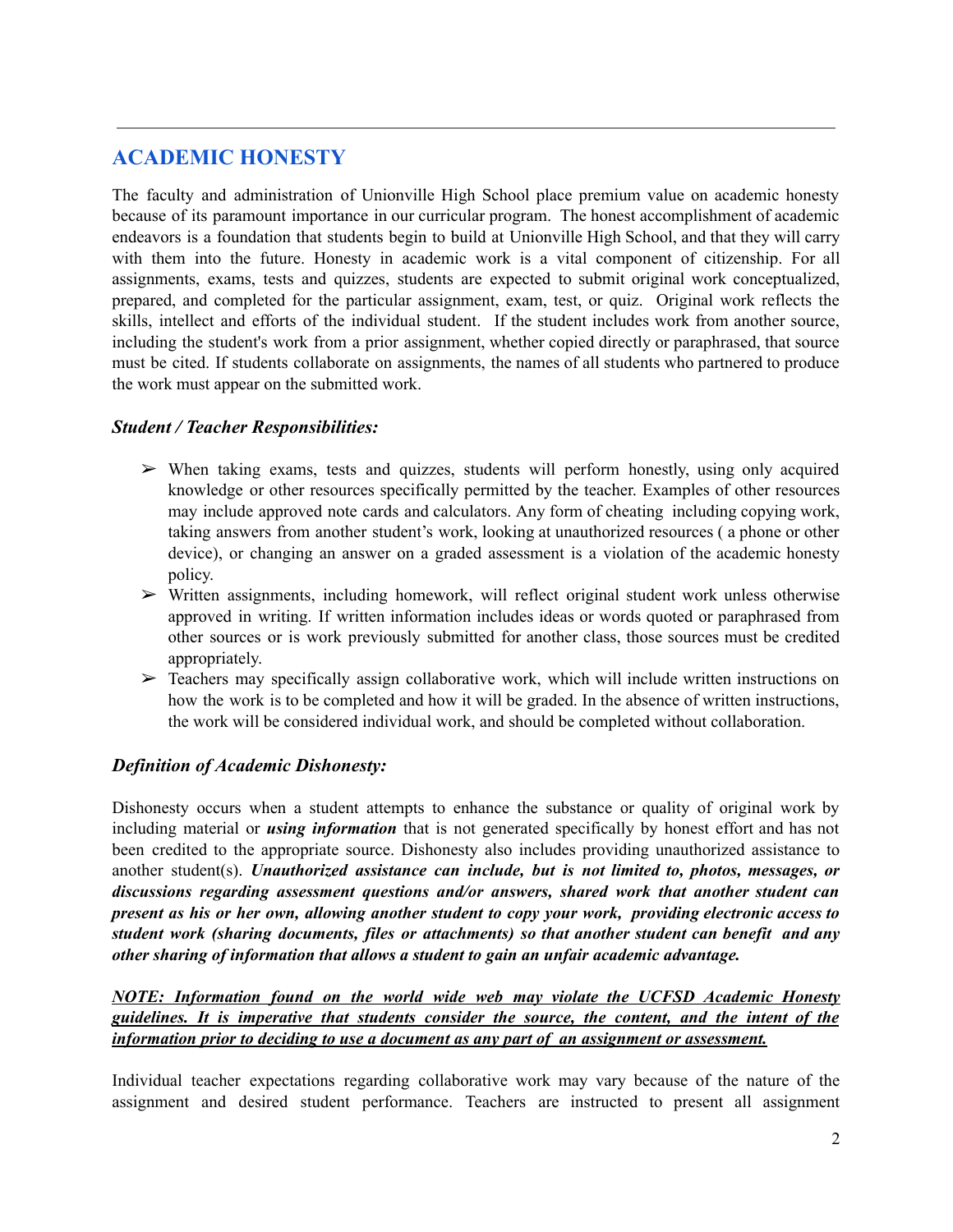expectations clearly to insure student compliance. Students are responsible for complying with teacher guidelines and for seeking clarification if needed. Violations of academic honesty will be considered serious infractions and will be handled according to procedures set forth in the student discipline policy.

#### *Consequences for Academic Dishonesty:*

- 1. First offense of academic dishonesty is a Level 2 offense.
- 2. Second offense of academic honesty is a Level 3 offense. The second offense in the same course may result in the student being removed from the course and being assigned a failing grade.
- 3. Third offense of academic dishonesty will result in a Level 4 offense. Should a third offense occur in a given course, it will result in the student being removed from the course and being assigned a failing grade.

Consequences of Academic Dishonesty are contained in *Policy 218-AG-1* Code of Student Conduct. *Policy 218-AG-1* can be found on the Unionville-Chadds Ford District website under Board or at the following link *Policy [218-AG-1](http://www.boarddocs.com/pa/uncf/Board.nsf/goto?open&id=B4LNGL59A691)*.

## **ACADEMIC PROGRESS**

Academic progress should be monitored by both students and parents via the school information system, PowerSchool. If a discrepancy or academic concern is observed, please discuss the issue with the classroom teacher. Likewise, teachers will be contacting students and parents if they notice a significant change in a student's performance or if the overall performance of an individual student is unsatisfactory. Although it is desirable that communication between home and school be made prior to the issuance of a failing grade, it is not a requirement and therefore a failing grade can be issued even if prior notice of the failing grade has not been provided.

## **ACTIVITIES**

The policy of the school administration is to support and to encourage extra-curricular activities when students are willing to assume the responsibility for seeing that such extra-curricular activities are a contribution to school life, and can be looked upon with favor by the community. Any activity that fails to meet this criterion will be canceled. The extra-curricular program is regarded as an enriching part of school life. Students are urged to give consideration to at least one such activity but are cautioned not to participate in an excessive number to the possible detriment of the study schedule.

#### *Eligibility for Participation:*

- $\geq$  Students must be in attendance before 11:25 a.m. with an excused lateness if tardy in order to participate in any activity.
- $\geq$  Students sent home ill from school will not be permitted to return to school or to participate in any school related activity the same day.

➢

#### *Unionville High School Activities:*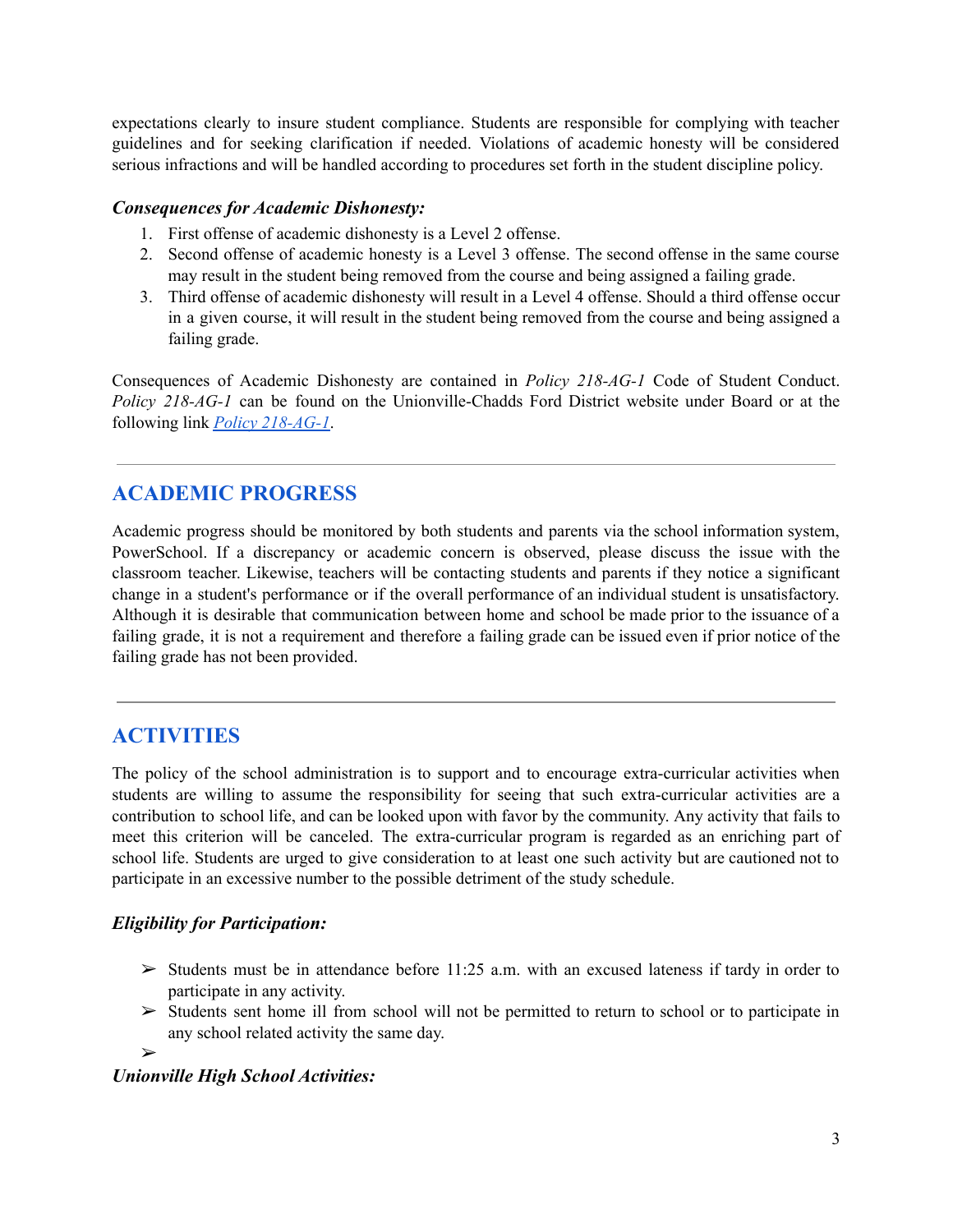A list of activities can be found on our website at [https://uhs.ucfsd.org/for-students/activities.](https://uhs.ucfsd.org/for-students/activities)

# **ADDRESS CHANGES**

Any change of address should be reported to the Registrar in the District Office along with proofs of residency so that records may be corrected.

## **ASSEMBLIES**

Assemblies provide opportunities for events, enrichment activities, and dissemination of information beyond the regular classroom. All assemblies are scheduled pending administrative approval. Proper behavior is expected, and any improper behavior will result in disciplinary action.

# **ATHLETICS**

The Unionville High School Athletics Handbook contains all policies and procedures relevant to UHS athletics and student-athletes. The handbook can be accessed here: <https://www.ucfsd.org/athletics-home>

**Complete information regarding athletic eligibility and participation can be found at the link above. This excerpt from the Athletics Handbook is intended to highlight the school attendance rules that pertain to student-athletes.**

## **Student-Athlete Attendance at School**

The safest and most acceptable attendance practice for an athlete participating on a sports team is to attend school all day. However, we understand that there are situations when a student-athlete needs to be late or absent from school. Unionville High school has established the following attendance guidelines relating to after school activities:

#### **Lateness to school**

- Athletes who are unexcused tardy but arrive before 8:35 AM are eligible to participate that day.
- Athletes who are unexcused tardy but arrive after 8:35 AM are ineligible to participate that day.
- Athletes who are excused tardy and arrive before 11:25 AM are eligible to participate that day.
- Athletes who are excused tardy and arrive after 11:25 AM are ineligible to participate that day.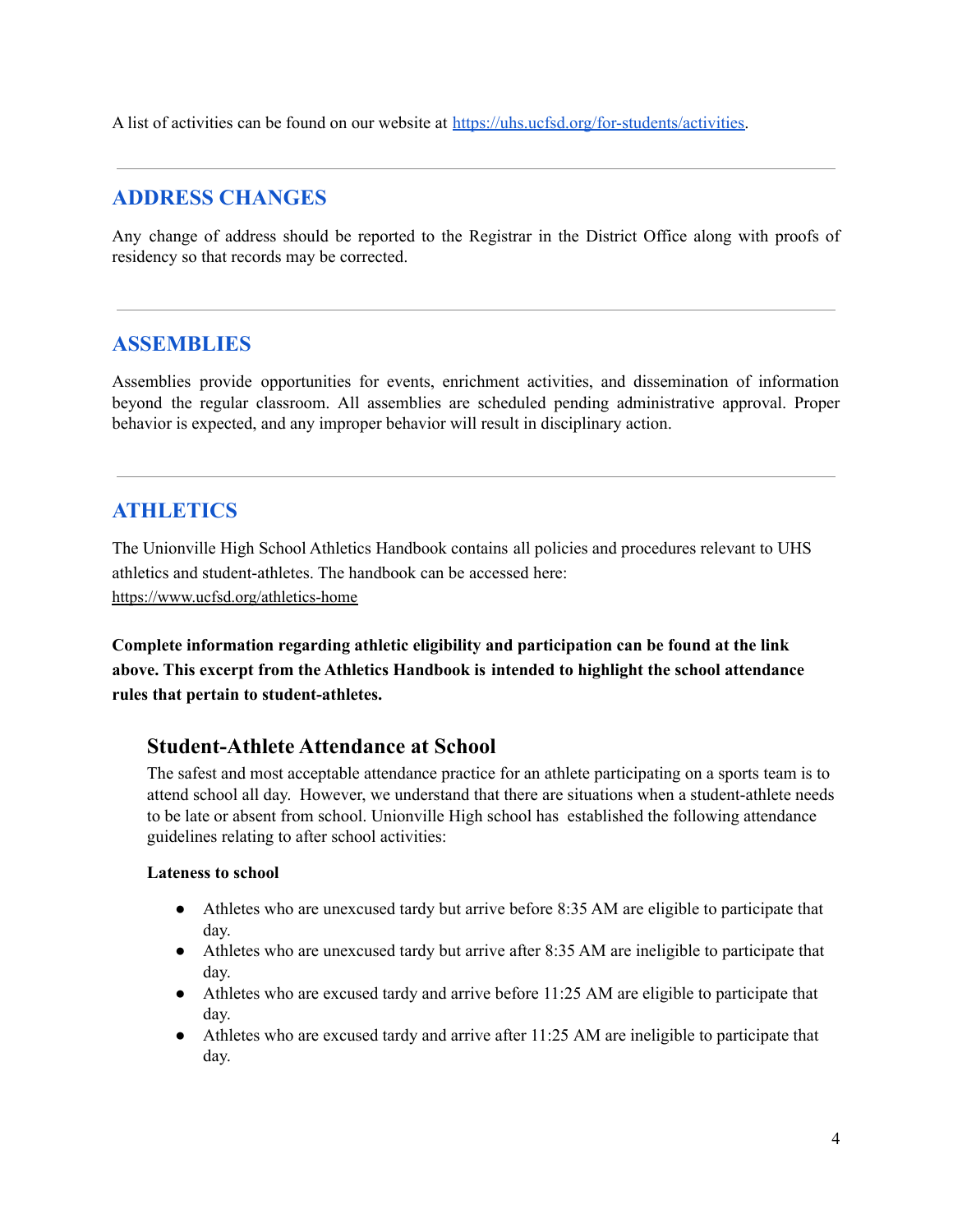**Please note: Athletes that exceeded (10) tardies (excused & unexcused) for the year may be required to provide a doctor's note when they report to school in order to be eligible to participate that day.**

**Early Dismissal from school**

- Athletes who have an excused early dismissal may return to participate in their athletic activity later that day.
- **● Athletes who leave school because of illness may not participate in their athletic activity later that day without administrative approval. Athletes dismissed through the Nurses' office may not participate in their athletic activity later that day.**

#### **Absences**

• Athletes who are absent from school are ineligible to participate that day. However, athletes who are going to be absent from school during their season for reasons such as a college visit or an award ceremony must get approval from their assistant principal prior to the date of the absence in order to be able to participate in their sport activity on that date. To get approval, athletes must provide a written note from the parent/guardian explaining the reason for the absence.

# **ATTENDANCE REGULATIONS**

Pennsylvania State Law requires all students to attend school no later than age 6 and until age 18 or graduation, whichever occurs sooner.

**The only absences approved by the school as excused** are listed in *Board [Policy](http://www.boarddocs.com/pa/uncf/Board.nsf/goto?open&id=AS8L3552B333) 204*. Below is the excerpt from the policy.

## *Excused/Lawful Absence*

For purposes of this policy, the following conditions or situations constitute reasonable cause for absence from school:

- 1. Illness, including if a student is dismissed by designated district staff during school hours for health-related reasons.
- 2. Obtaining professional health care or therapy service rendered by a licensed practitioner of the healing arts in any state, commonwealth or territory.
- 3. Quarantine.
- 4. Family emergency.
- 5. Recovery from accident.
- 6. Required court attendance.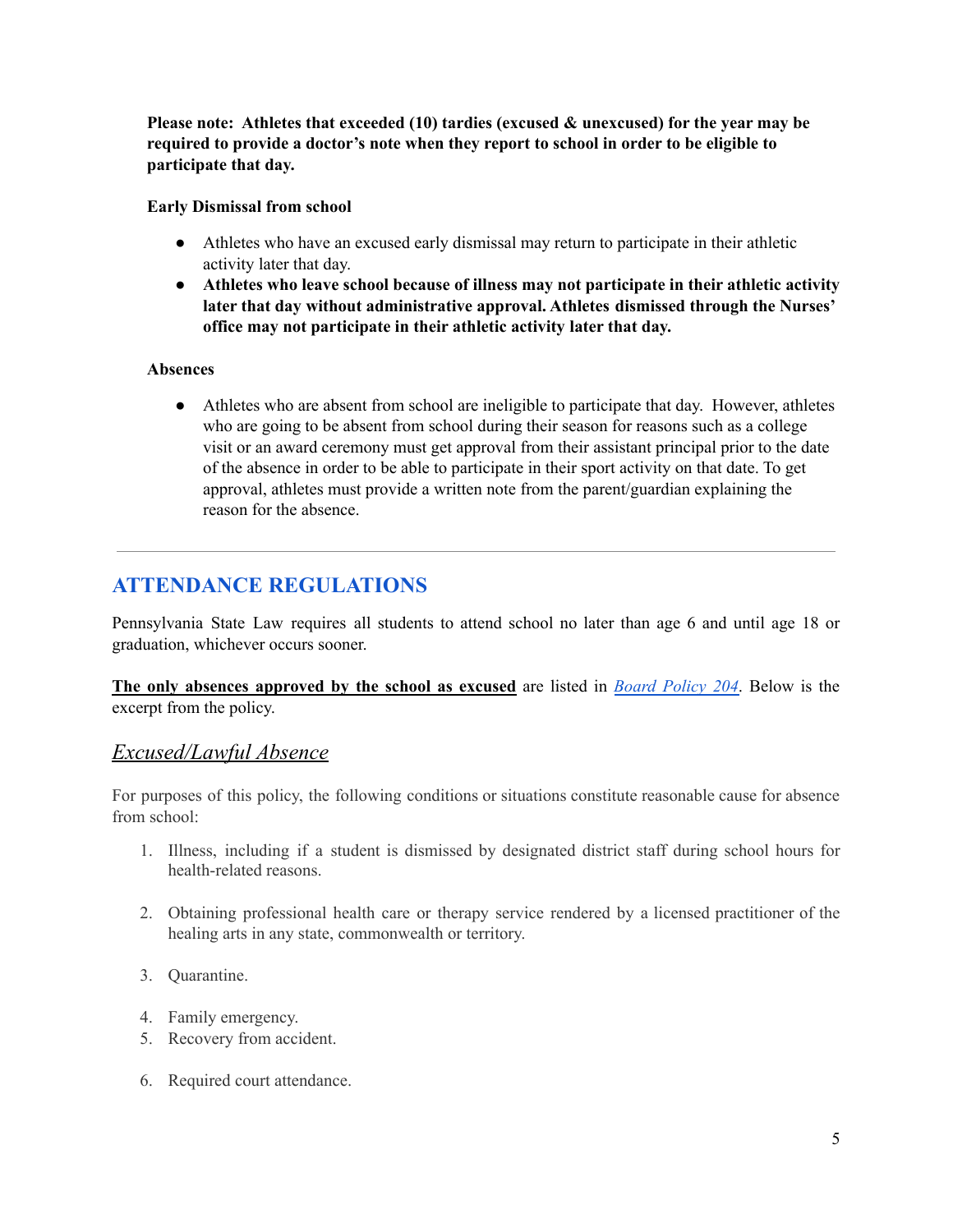- 7. Death in family.
- 8. Participation in a project sponsored by a statewide or countywide 4-H, FFA or combined 4-H and FFA group, upon prior written request.
- 9. Observance of a religious holiday observed by bona fide religious group, upon prior written parental request.
- 10. Non School-sponsored educational tours or trips not to exceed ten (10) school days, if the following conditions are met one (1) week prior to the dates of absence:
	- a. The parent/guardian submits a written request for excusal prior to the absence.
	- b. The student's participation has been approved by the Superintendent or designee.
	- c. The adult directing and supervising the tour or trip is acceptable to the parents/guardians and the Superintendent.

*(PLEASE SEE THE SECTION BELOW REGARDING EXTENDED ABSENCES)*

- 11. College or postsecondary institution visit, with prior approval. (11th and 12th grade students only)
- 12. Other urgent reasons. Urgent reasons shall be strictly construed and do not permit irregular attendance.

The district may limit the number and duration of non school-sponsored educational tours or trips and college or postsecondary institution visits for which excused absences may be granted to a student during the school year.

Such excuses should be dated, signed by a parent or guardian, and should identify the exact day(s) and/or period(s) the student was absent and the reason for absence. Absence from school with the parent's knowledge for babysitting, family illness, or any reason other than those listed in *Board Policy 204* will normally be considered unapproved absences. Habitual unauthorized absence can result in legal action with required court appearances by the student and his/her parents. When a student is found to be truant from school, the parent will be contacted and informed of the truancy.

*NOTE: A written excuse note provided by the parent may not be accepted as reason to legally excuse the absence if it does not meet one of the criteria above.*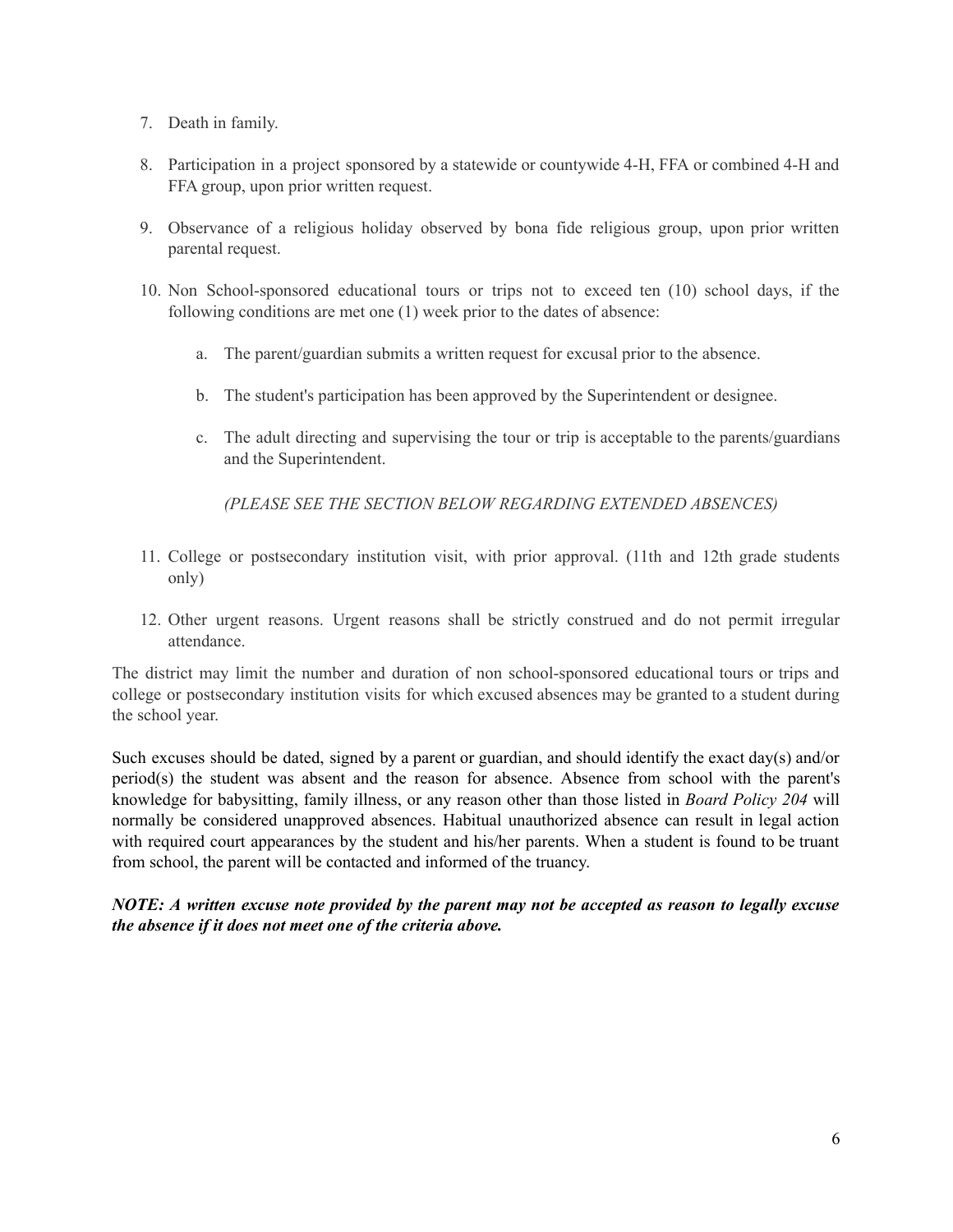## *Procedure for Reporting Absences:*

A responsible adult should call the main office 610-347-1600 (option #4) and/or send email to [uhsattendance@ucfsd.net](mailto:uhsattendance@ucfsd.net) before 7:45 AM. Each day, the School Messenger system will call parents of absent children who have not left a message.

#### In addition to alerting the school of an absence, a written note to return to school is also required.

#### *Procedure for Excusing Absences:*

**A student returning to school following an absence must present a valid written excuse note to the Main Office in order to receive an excused admit-to-class slip**. No missed work can be made up by a student unless an excused admit-to-class slip is presented to his or her classroom teacher(s). As a courtesy, the Main Office will send a reminder to the student to submit his/her absent note within the required THREE days, however, non-receipt of a reminder does not preclude the student from submitting his/her note within the required THREE days.

Students will be given the number of days an excused absence to make up work missed; i.e. if absent two days, two days will be given to make up work upon return. The exception to this is if a student is absent one day, the student is expected to make-up the work the day they return to school: i.e. if a student is absent on Tuesday and has a test on Tuesday, he/she would be expected to take the test on Wednesday upon their return to school.

#### **A student with more than 10 unexcused and/or excused absences may be required to submit a doctor's note for additional absences.**

Note: If the absence is not excused with a note within a three-day time period following the absence, it *will become an unexcused absence. For a student eighteen years of age or younger, this will be considered an unlawful absence.*

#### *UNLAWFUL ABSENCES and TRUANCY*

When a student has been unlawfully absent **three times**, he/ she is considered truant. The school is then *required to initiate a School Attendance Improvement Conference (SAIC), as mandated by the State. At the SAIC, a Student Attendance Improvement Plan (SAIP) is created. After six unlawful absences, a student is considered habitually truant. Students considered habitually truant will be referred to county or community based attendance improvement programs. Other options can include a referral to Children and Youth Services or filing a citation with the local district magistrate. Board [Policy](http://go.boarddocs.com/pa/uncf/Board.nsf/goto?open&id=AS8L3552B333) 204 contains a complete explanation of procedures relating to truant students.*

No student will be allowed to make up work missed or due on a day of an illegal or unexcused absence. Students will receive a ZERO for any work missed in class on a day of an illegal or unexcused absence. Such absences also include cutting school, full or partial day, or failure to bring in an excuse note within three (3) days.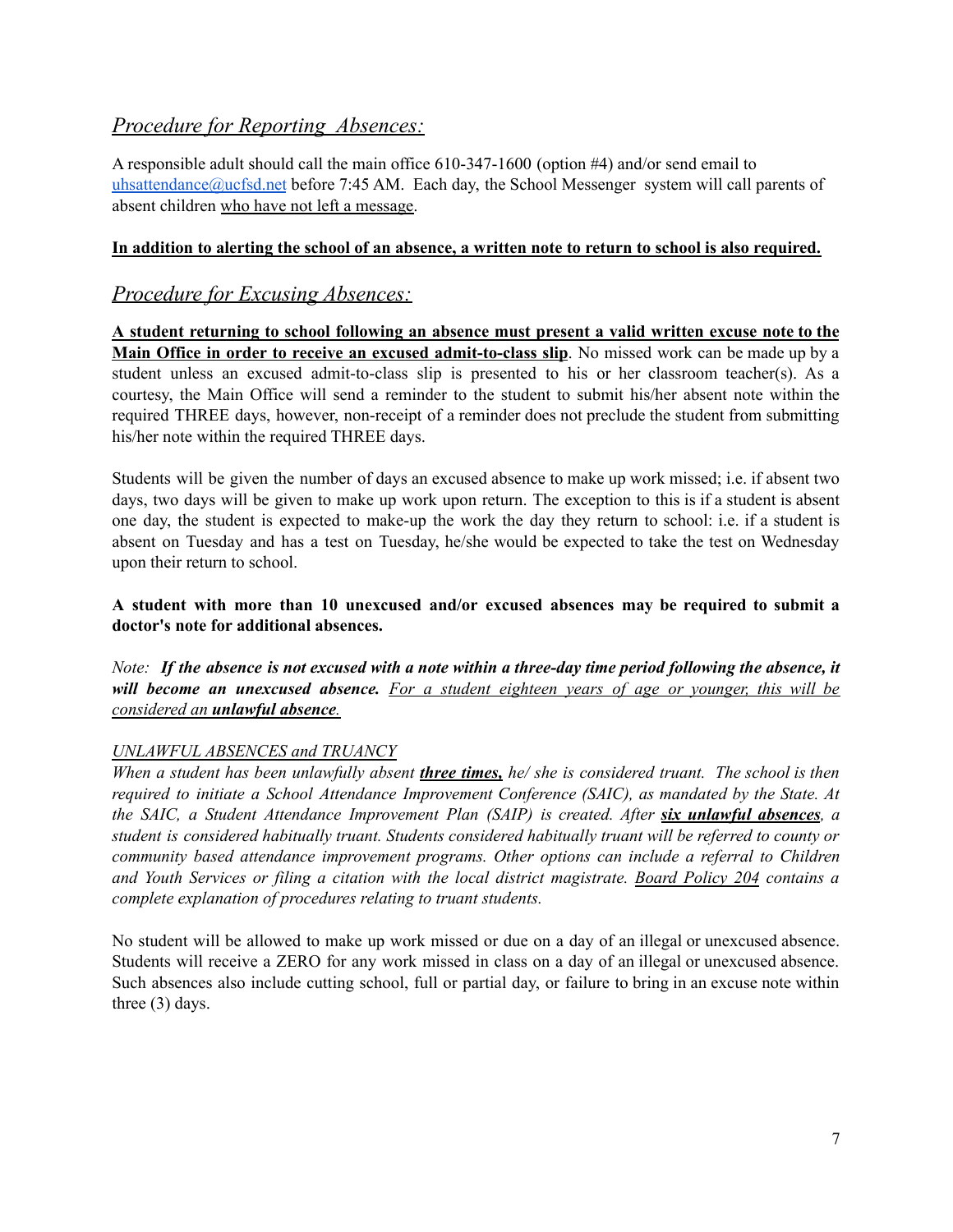# *EXTENDED ABSENCE FROM SCHOOL*

Unionville High School students and their parents are requested to utilize the UCFSD vacation periods for extended absences from school. While schoolwork may be done away from school in the event of an extended absence, a student will be missing vital classroom instruction that can have a significant impact on their grade in a course.

#### If a student still needs to be absent from school for the purpose of a family trip, between 3-10 days **in length, the following procedure must be followed:**

- ➢ Upon receiving a note from home, an Extended Absence Agreement Form should be completed and returned to the Attendance Counter in the Main Office five days prior to the trip. Once the Assistant Principal approves the agreement, the student must have the form signed by all of his/her teachers. All work assigned over the extended absence period must be submitted on the date specified the Extended Absence Agreement Form.
- $\triangleright$  Failure to comply with this policy will result in an unexcused absence for the days in question and denial of the right to make up missed work. In the case of a student sixteen years of age or under, this will also be considered truancy.
- $\triangleright$  It is very important that students not be out of school for an extended absence during the Midterm Examination or Final Examination period. Only emergency situations should cause such an absence. Please note that exams will be made up upon the student's return. Students may have to make arrangements to take exams over the summer. (Please see MISSED EXAMINATIONS section for more details)
- $\triangleright$  Due to the nature of the school district calendar, with snow days being added on to the calendar in June, no vacations should be planned earlier than a week after the final student day in June. A student who needs to be absent during the end of a semester, which interferes with examinations, must secure permission for this two weeks prior to the end of the semester. Such absences are not encouraged since most students have difficulty academically with an extended absence during this period. Emergencies should be discussed with a school administrator. Missed examinations must be taken on a makeup basis (See "Missed Examination" section).

# *LATE ARRIVAL TO SCHOOL (Seniors should review the Senior Privileges section for specific rules pertaining to Senior Privileges)*

It is expected that students arrive at school on time. The school district provides transportation for all students. District transportation will safely deliver your child to school and help to ensure that your child arrives on time.

## *Procedure for Excusing Lateness:*

In the event a student is late in arriving at school, the student must report to the Main Office, sign in, and obtain an admit-to-class slip. A student must submit an excuse note no later than the following day or discipline will be assigned. Please note that only those circumstances listed under Excused/ Lawful absence will be accepted to excuse lateness to school.

#### *Please Note the following:*

- *● An Unexcused lateness following second period will be considered as cutting school .*
- *● Students may have up to two unexcused latenesses to school per semester. Beginning with the*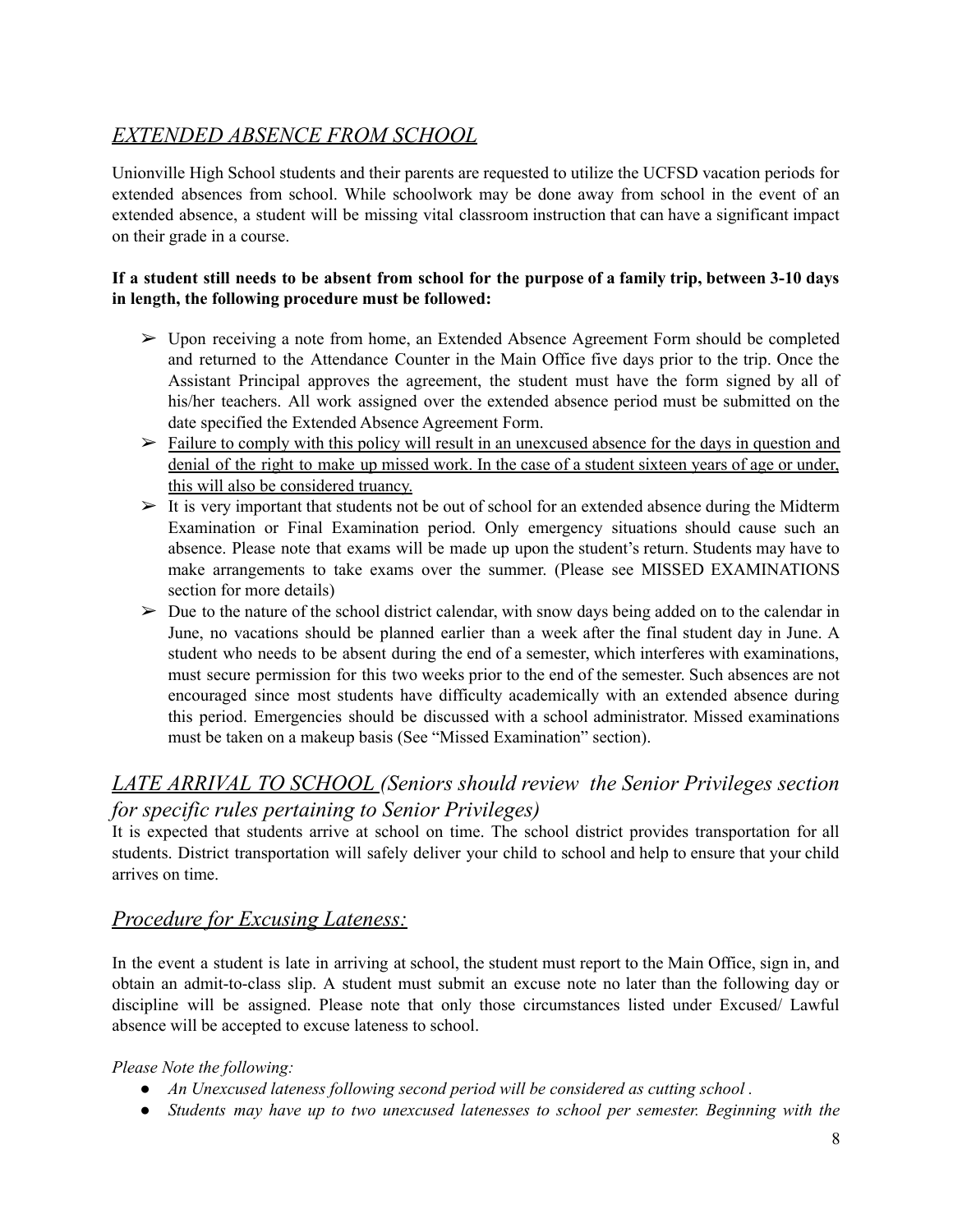*third unexcused lateness to school, students can be assigned detention.*

- *● Excuses for reasons such as oversleeping, car trouble, or bad weather will not be excused by the of ice, even if a note is provided.*
- Failure to sign into the office upon arrival to school may result in a detention being assigned.

A student with more than 10 latenesses may be required to submit a doctor's note for all additional **latenesses.**

# **MINIMUM DAY REQUIREMENTS FOR ATHLETICS AND ACTIVITIES**

**Any student who does not report to school before 11:25 a.m., and has not made previous arrangements with the school administration, may not attend school activities occurring on the afternoon or evening of his/her lateness. Please reference the** *ATHLETICS* **section of the Student Handbook for more information regarding student athlete attendance policies.**

## *EARLY DISMISSAL*

No student will be permitted to leave the building before the close of school unless a written request from a parent or guardian is presented in advance and approved by the administration.

#### Students who are sent home due to illness during the school day are not permitted to return to school *for the remainder of the school day, as well as afternoon or evening activities and sports.*

#### *Early Dismissal Guidelines:*

- $\triangleright$  All early dismissal requests must be written, signed by a parent or guardian, and submitted to the Attendance counter in the Main Office by the end of first period or when a student arrives to school if the homeroom period has passed.
- $\triangleright$  The early dismissal request must have the following information:
	- Full student name
	- Signature by parent/guardian
	- Reason for request
	- Home phone number or a number where the parent or guardian can be reached
- $\triangleright$  Early dismissals will be verified by phone with the originator of the request. Students will not be granted early dismissal unless verification is received.
- $\triangleright$  All students who have been granted an early dismissal must sign out at the Attendance counter in the Main Office before they depart from the building. *Note: Classes will not be interrupted to call students to the of ice for an early dismissal.* Please make sure that your child is aware of his or her dismissal time.
- $\triangleright$  The administration has the right to deny any request for early dismissal.
- $\triangleright$  Urgent reasons for early dismissals are limited to doctor or dental appointments, which cannot be made outside school hours, or immediate family emergencies.
- $\geq$  Students who are granted early dismissals should leave the building immediately. Work experience students are also early dismissal students, and they must also leave the building immediately. Work experience students who fail to leave school immediately, or who return to school before dismissal, may have their work experience privilege revoked.
- ➢ **A student will only be permitted five early dismissals per year.** These should be reserved for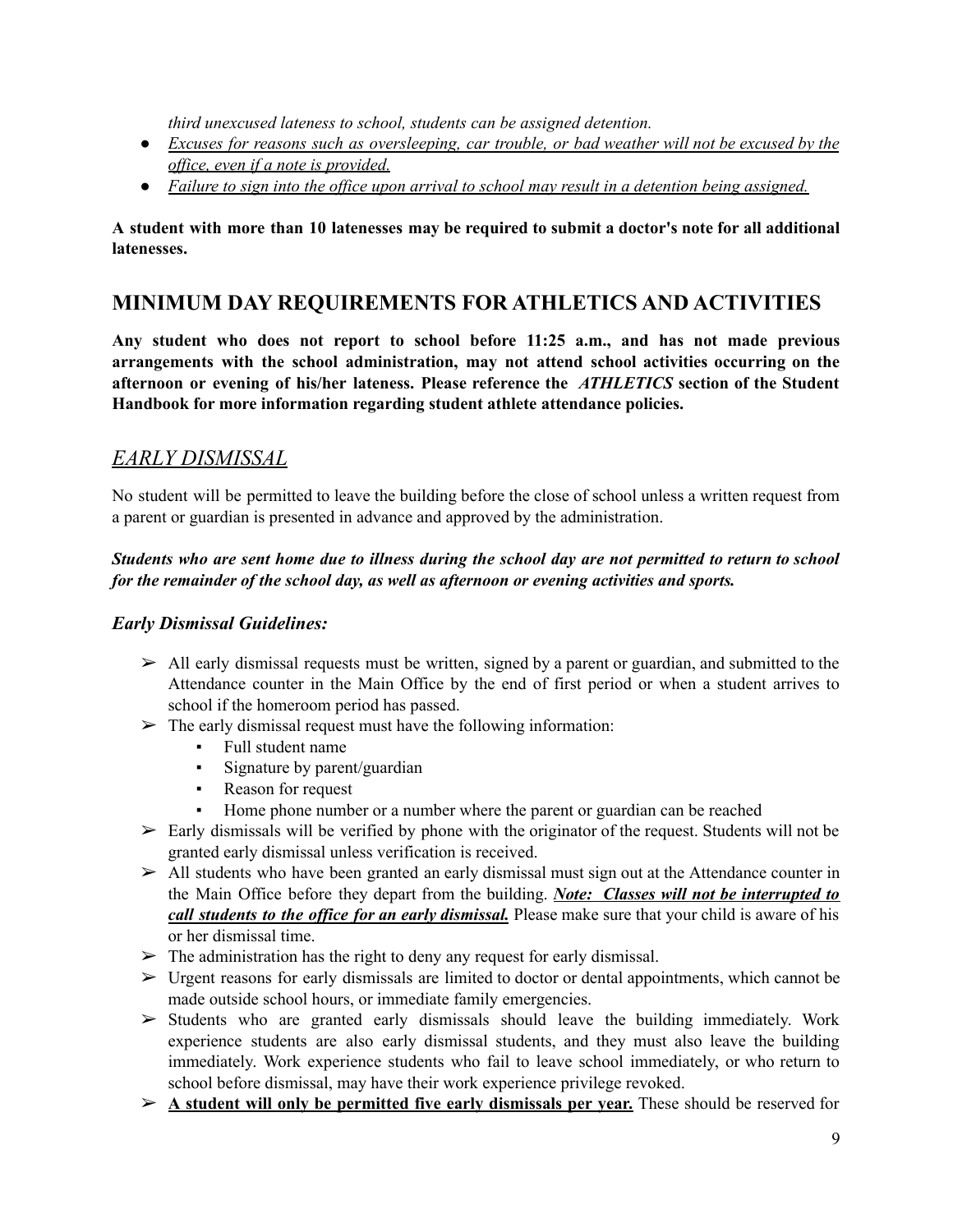urgent reasons. Extenuating medical needs will be reviewed on an individual basis. A doctor's note and administrative approval are required for early dismissals beyond five per year.

## **BULLYING** [\(Board](http://www.boarddocs.com/pa/uncf/Board.nsf/goto?open&id=9VX7RF1ADEFF) Policy 249)

The Unionville-Chadds Ford School District strives to maintain a productive, pleasant, safe, non-hostile learning environment that fosters the educational process. Therefore, it shall be the policy of the district to maintain an educational environment that is intolerant of bullying in any form.

To ensure such an environment, the Unionville-Chadds Ford School District strictly prohibits any conduct by any student or non-student that creates or is intended to create an intimidating, threatening, offensive or hostile learning environment. All students and adults have a responsibility to conduct themselves in a manner consistent with this policy, thereby avoiding conduct that constitutes bullying.

Bullying is a form of discrimination prohibited by the Civil Rights Act of 1964, as amended, Title IX of the 1972 Education Amendments to same, the Pennsylvania Human Relations Act, and Student Rights and Responsibilities, 22 Pa. Code §12.4.

Retaliation taken against any student who brings a bullying complaint, or any individual who assists in investigating such complaint or who provides a witness statement in connection with such complaint, is strictly prohibited.

The district shall inform students, staff, parents, independent contractors and volunteers that bullying of students will not be tolerated. This notice may be by any of the following means:

- 1. distribution of written policy
- 2. publication in handbooks
- 3. presentation at an assembly
- 4. training sessions for students, parents and staff
- 5. posting of notice/signs.

Bullying includes, but is not limited to, verbal, graphic or physical conduct, or threats of such conduct, directed at a student as a result of, related to or regarding the student's personal appearance, socioeconomic level, race, ethnicity, ancestry, national origin, gender, religion, academic ability, speech or speech patterns, sexual orientation, disability, or relational associations. Examples of prohibited bullying can include, but are not limited to, the following:

- 1. physical conduct such as hitting, pushing, pulling hair
- 2. cyber communication of a harassing nature
- 3. intimidation or threats
- 4. verbal conduct such as name calling, sexist or racist comments, threats of harm, jokes about another's appearance or other attributes, or unreasonable and unwelcome "teasing."

#### *Reporting Procedures:*

Any student who feels s/he has been bullied shall have the right to file a complaint of such bullying.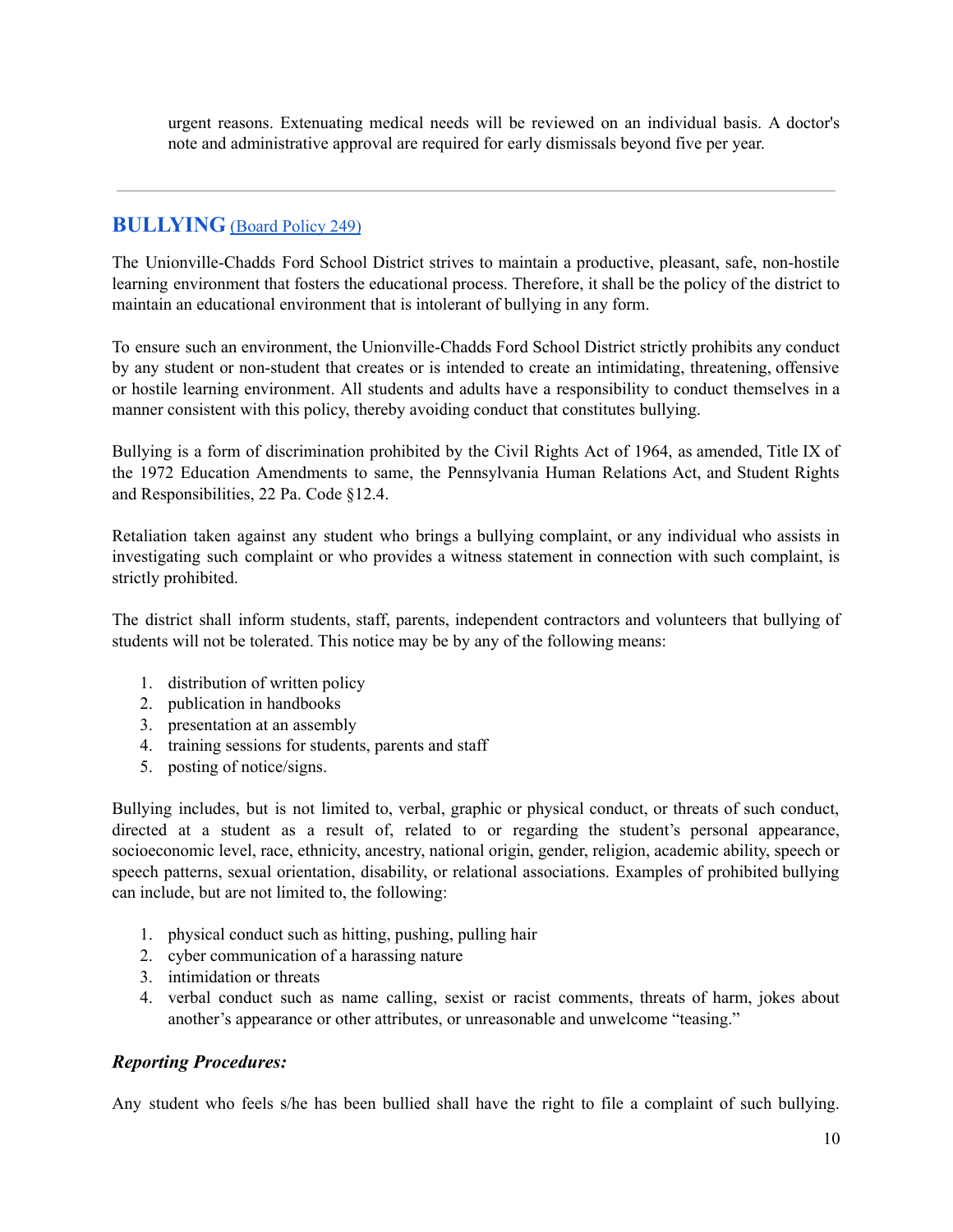Complaints may be reported to a classroom teacher, school administrator, or the Superintendent of Schools. Students and parents can access *Board [Policy](http://go.boarddocs.com/pa/uncf/Board.nsf/goto?open&id=BADEVT4B1CCB) 249*. The form to complete a report of bullying, found in *Board [Policy](http://go.boarddocs.com/pa/uncf/Board.nsf/goto?open&id=BADEVT4B1CCB) 249*, should be completed and submitted to the High School office.

The Superintendent shall designate staff throughout the school to receive bullying complaints from students. The individuals designated, as well as all staff, will have the responsibility of reporting complaints to the Superintendent and/or his/her designee. It shall be the responsibility of the Superintendent and/or his/her designee to investigate promptly and thoroughly any and all bullying complaints received or referred by other staff and to make recommendations based upon that investigation. In determining whether alleged conduct constitutes bullying, the totality of the circumstances, nature of the conduct, and context in which the alleged conduct occurred shall be investigated. If the investigation results in a substantiated charge of bullying, the district shall take prompt corrective action to ensure the bullying ceases and will not recur.

The Superintendent or his/her designee shall investigate immediately all complaints referred to the Superintendent or his/her designee. The investigation shall include, but not be limited to, the following:

- 1. interview of the reporter/victim
- 2. interview of accused
- 3. interview of any other persons with personal knowledge of the allegations of the complaint.

In all cases investigated by the Superintendent and/or his/her designee, the results of the investigation shall be reported in writing. Such report shall include a summary of the investigation, a conclusion and summary of the facts upon which such conclusion is based, and a recommendation as to remediation, if applicable.

Neither the charging party nor the person accused will receive a copy of the final administrative report, although the investigator(s) will review the findings with any party, at the request of that party.

#### *Confidentiality:*

Any students or employees involved in such an investigation shall be required to maintain strict confidentiality. The privacy of persons involved in the complaint will be kept as confidential as possible, consistent with the Unionville-Chadds Ford School District's legal obligations and the necessity to investigate allegations and to take disciplinary actions where bullying has occurred. In these instances student/staff communications with students' parents is expected and permissible. Officials from districts sending students to the Unionville-Chadds Ford School District for athletic or other education related activities may be notified of complaints and the resolution thereof when the Superintendent deems such action necessary.

#### *Disposition Of Complaint/Consequences Of Violation:*

All reports of bullying shall be promptly, thoroughly and confidentially investigated, and corrective action may be taken as deemed appropriate. A substantiated charge against a district staff member shall subject such staff member to disciplinary action, up to and including discharge.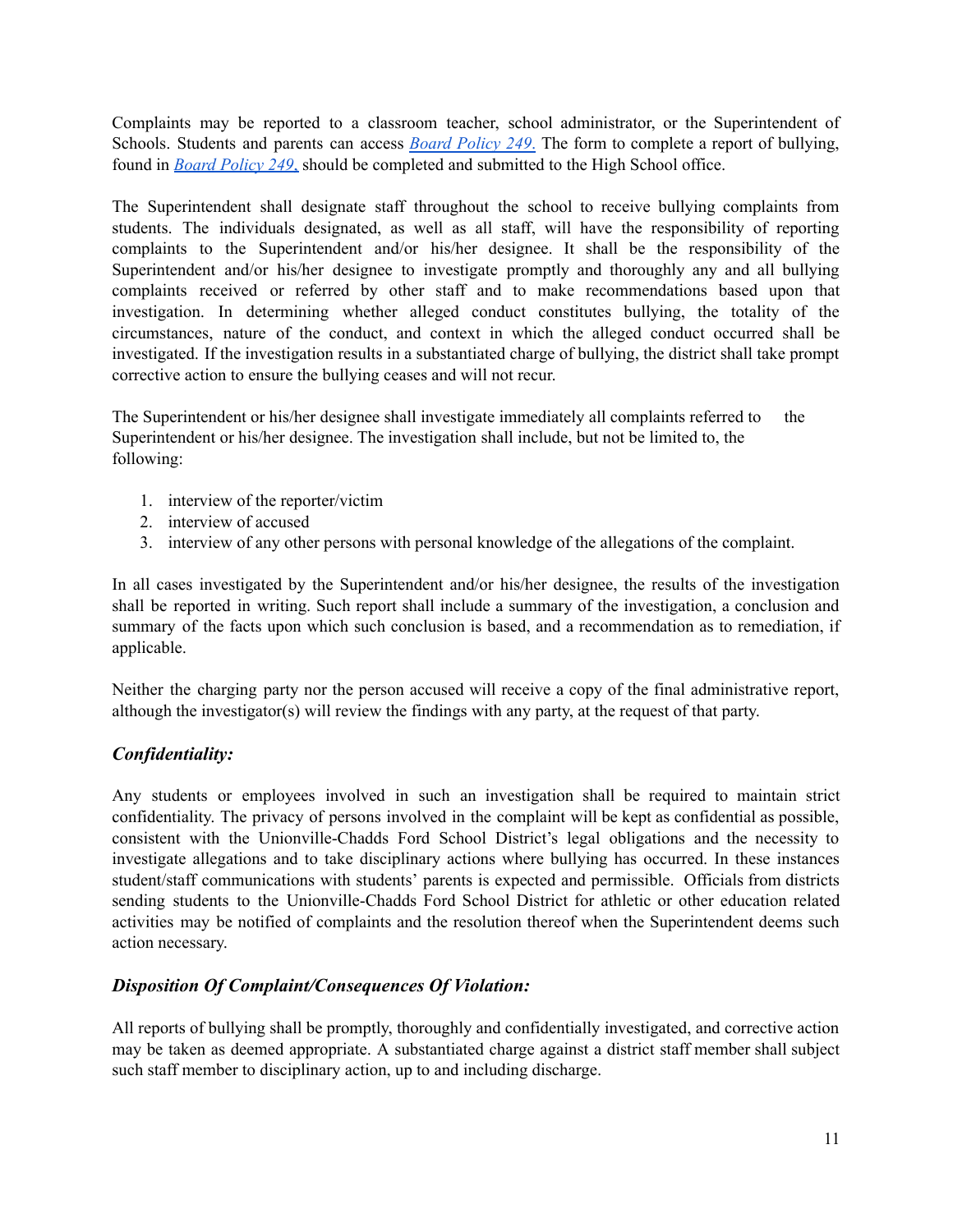Any student who is found to have engaged in conduct constituting bullying may be referred for a mandated psychiatric risk-assessment, therapeutic counseling services, up to and including outside placement and/or disciplinary action up to and including expulsion. In addition, any student found to have violated this policy may be required, as part of any discipline imposed, to participate in educational activities and/or counseling services related to bullying. Determination of the appropriate disciplinary sanctions or educational requirements shall be based upon the circumstances of each individual situation, considering the following factors, and any others that seem pertinent:

- 1. severity of the misconduct
- 2. pervasiveness or persistence of the misconduct
- 3. effect on the victim or victims
- 4. intent of the perpetrator
- 5. recognition of age, developmental stage, and documented exceptionalities of the perpetrator.

*Note: Any disciplinary action shall be subject to limitations of applicable law and reflective of IDEA (Individuals with Disabilities in Education Act).*

If the Superintendent and/or his/her designee conclude that no bullying has occurred, the parties shall be so notified. Under no circumstances shall any record of a complaint that is found to be without basis be placed in an accused student's record or released to any person other than the accused, the Superintendent, or the staff member to whom the complaint was originally made, without consent of the accused, except by order of court.

If the investigation is inconclusive, the Superintendent and/or designee shall so state in his/her report. The Superintendent, at his/her discretion, may require non-disciplinary educational activities to be conducted as a result of an inconclusive investigation.

If it is concluded that a student has made false accusations, such student shall be subject to disciplinary action, consistent with the Student Discipline Code.

#### *Appeal Procedure:*

If the complainant or accused is not satisfied with the determination, s/he may file a written appeal to the Board of Directors of the Unionville-Chadds Ford School District. Please refer also to *Board [Policy](http://www.boarddocs.com/pa/uncf/Board.nsf/goto?open&id=9VX7RF1ADEFF) 249*.

# **CAFETERIA**

A wholesome and varied lunch is served in the cafeteria on school days. Lunch items will also be available at various satellite locations during the Lunch and Learn hour. Teachers, paraprofessionals and food service are in charge of cafeteria area supervision during the Lunch and Learn period. Students will obey all instructions given them by members of the school staff. The following policies for all students participating in the cafeteria program insure better service and conditions: While in the cafeteria, Students will NOT:

➢ Create any type of mess, i.e., leaving trays or throwing food or objects. Trays, dishes, and paper refuse must not be left on tables, but must be taken to the window located at the front of the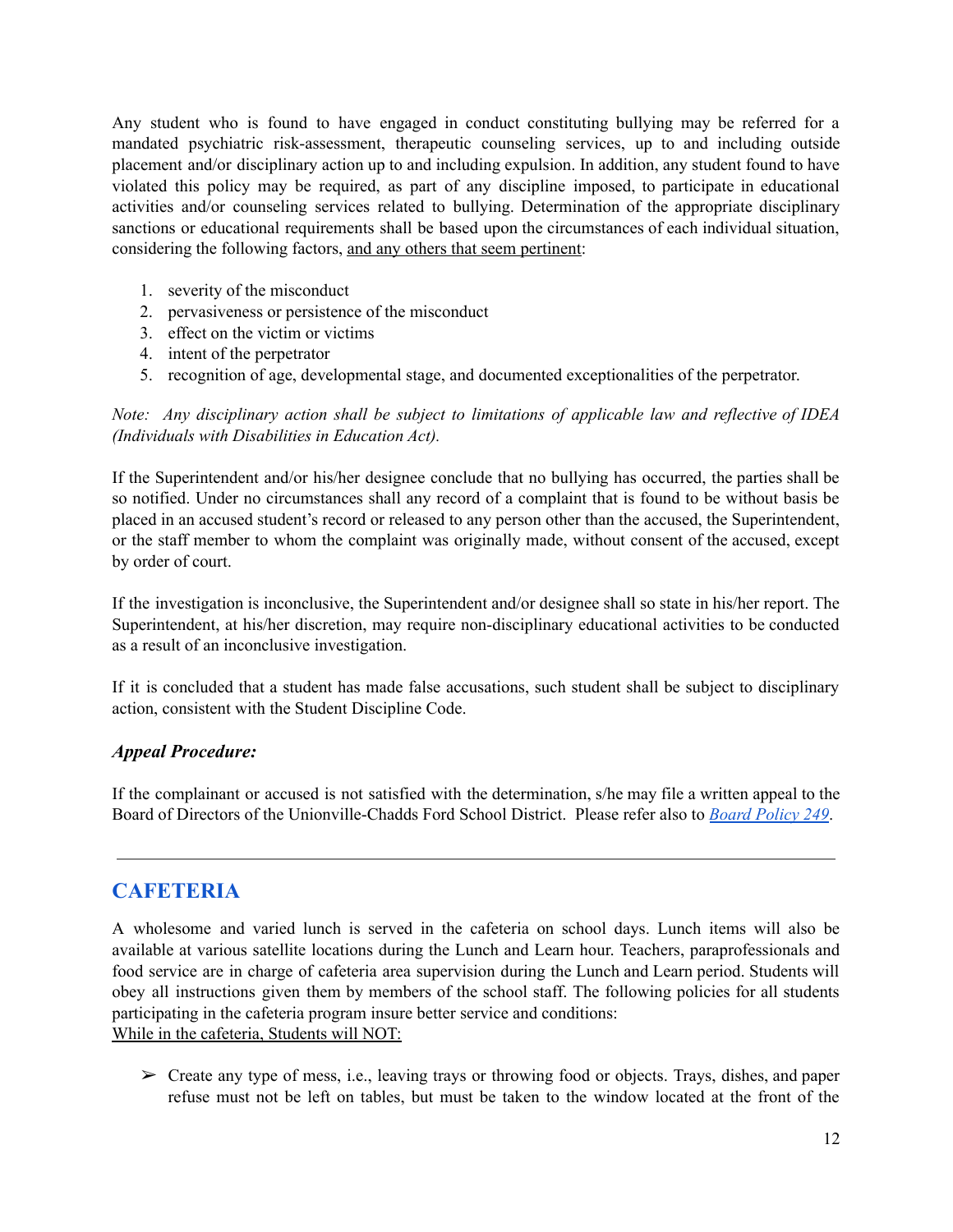cafeteria.

*Note: Students have a responsibility to clear their lunch table and/or the floor surrounding the table of any refuse. Failure to clean up will result in a disciplinary consequence.*

- $\triangleright$  Cut into line. Students are to follow the directional signs posted throughout the food service area. Students must keep all food items in plain view until purchased.
- $\triangleright$  Sit on top of tables or move furniture around. *Note: The parking lot is of limits during the school day. A student must seek permission from an administrator to go to the parking lot at any time.*

#### **CANCELLATIONS/LATE STARTS**

In case of a cancellation, a late start due to inclement weather, or an emergency situation, parents will be contacted by the UCFSD School Messenger system. Please refer to the Unionville-Chadds Ford District Website (www.ucfsd.org) and the eNews Alerts, as well.

## **CAREER CENTER**

Formulating a career plan is one of the most important decisions a student makes in high school. To do it wisely, a student must first assess not only interests but also abilities and values. Then, the student must select the high school courses that offer the best opportunity to progress toward this goal. Such significant decisions deserve serious thought and careful judgment. Those whose wisdom may help most in making these choices are parents, counselors, teachers, and persons who have attained some success in the profession the student hopes to enter. The Career Center, located in the Counseling Center, contains educational and career materials of value to the student who is exploring career goals. The center will be a comprehensive source of college scholarship, financial information, and career information for the student.

## **CLASS DUES**

Student class dues are paid in the Main Office. Dues are collected each year, to assist in funding class activities during a student's career. All checks should be made payable to "UHS Activities." The following are the amount of class dues paid each year: **9th - \$30.00; 10th - \$25.00; 11th - \$20.00; 12th - \$15.00**.

## **CLOSED CAMPUS**

No student may leave the campus or the school building during the hours between the approved arrival and departure time, except by administrative approval. Students will not be permitted to leave campus during the Lunch and Learn hour.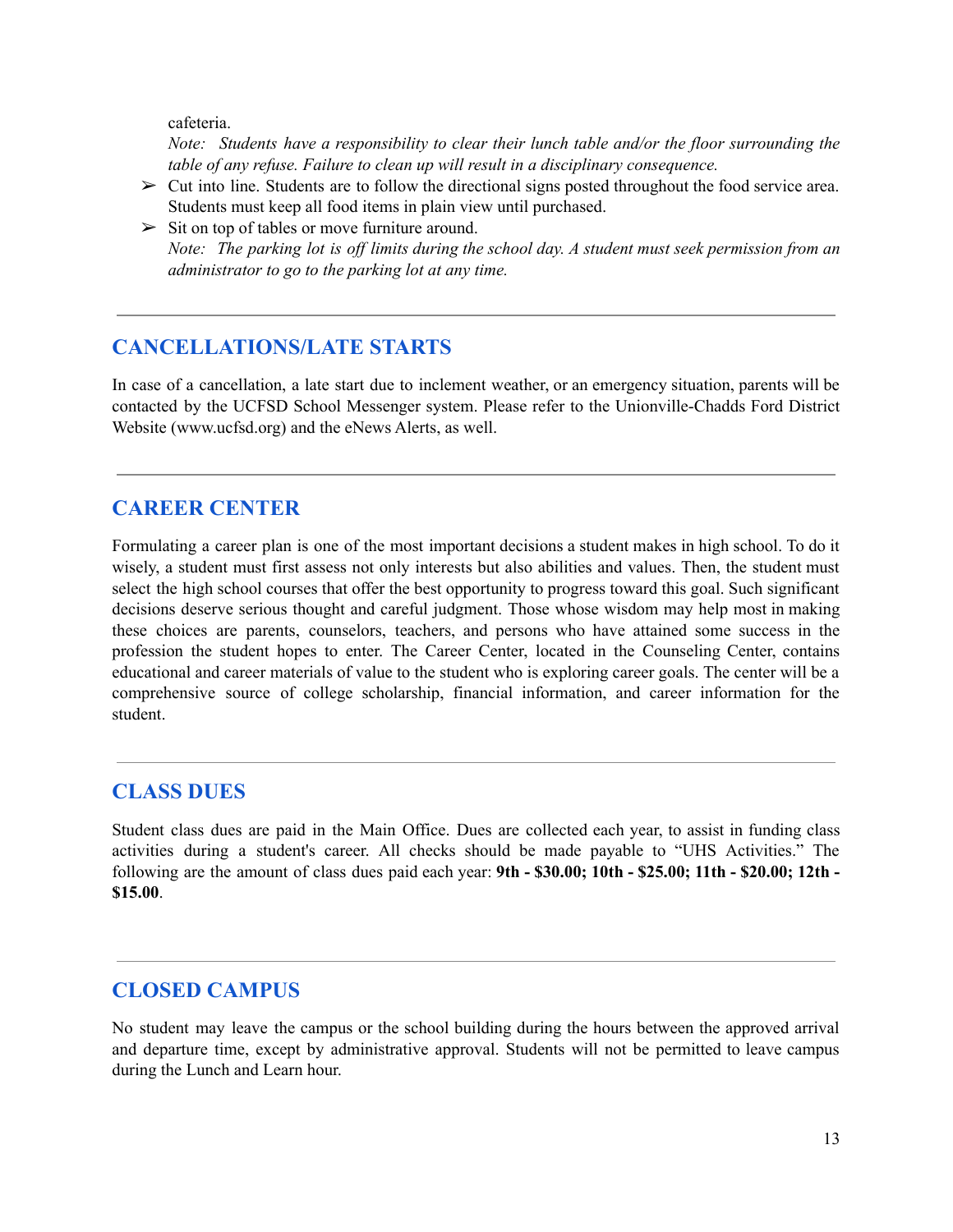## **COLLEGE VISITATIONS**

11<sup>th</sup> and 12<sup>th</sup> grade students are permitted to make THREE official visits to post-secondary schools, colleges, and universities during each school year. Written confirmation from the respective visited institution is required to excuse each absence.

# **COMMUNITY SCHOLARSHIP**

The Unionville-Chadds Ford Community Scholarship Fund seeks to encourage high academic achievement by awarding scholarships to outstanding students; it gives as many grants for post-secondary education as the community is willing to support. It is significant that this plan seeks to reward academic and extra-curricular excellence through local efforts without resorting to state or other funds. An individual's contribution to this fund indicates his/her willingness to help this community's school in its quest for high achievement on all levels. The number of residents participating, is therefore, more important than the size of any one contribution.

Grants are awarded to outstanding students who wish to continue their education beyond high school. Students are judged on: scholarship, creativity, communication (a written essay), and extracurricular participation. The applications for these awards are available in the Counseling Center.

All money is given to the individual upon receipt of tuition bills exceeding the scholarship award. The full scholarship grant is applied to the first year's expenses, unless deferred by special permission of the scholarship committee.

# **COUNSELING APPOINTMENT**

Students will meet with school counselors annually to discuss scheduling and post-secondary planning. If the student is unable to attend, s/he should contact the counselor's office to inform him/her of the cancellation. An alphabetical assignment for counselors can be found at <https://uhs.ucfsd.org/counseling>

PowerSchool along with the Counseling Center will attempt to schedule all of a student's requested courses but cannot guarantee enrollment. All course changes must be arranged through the student's counselor.

For course changes during the school year, the course change procedure is listed in the Course Selection Guide. Courses may only be added during the first two cycles of the course. Courses dropped after the 20th day of the beginning of the course will be shown as withdraw-failing (WF) or withdraw-passing (WP) on the student's transcript. Students may not withdraw from any course after the midpoint of that course. To be a full-time student, a minimum of 5.5 credits and 30 class periods per cycle each semester must be scheduled.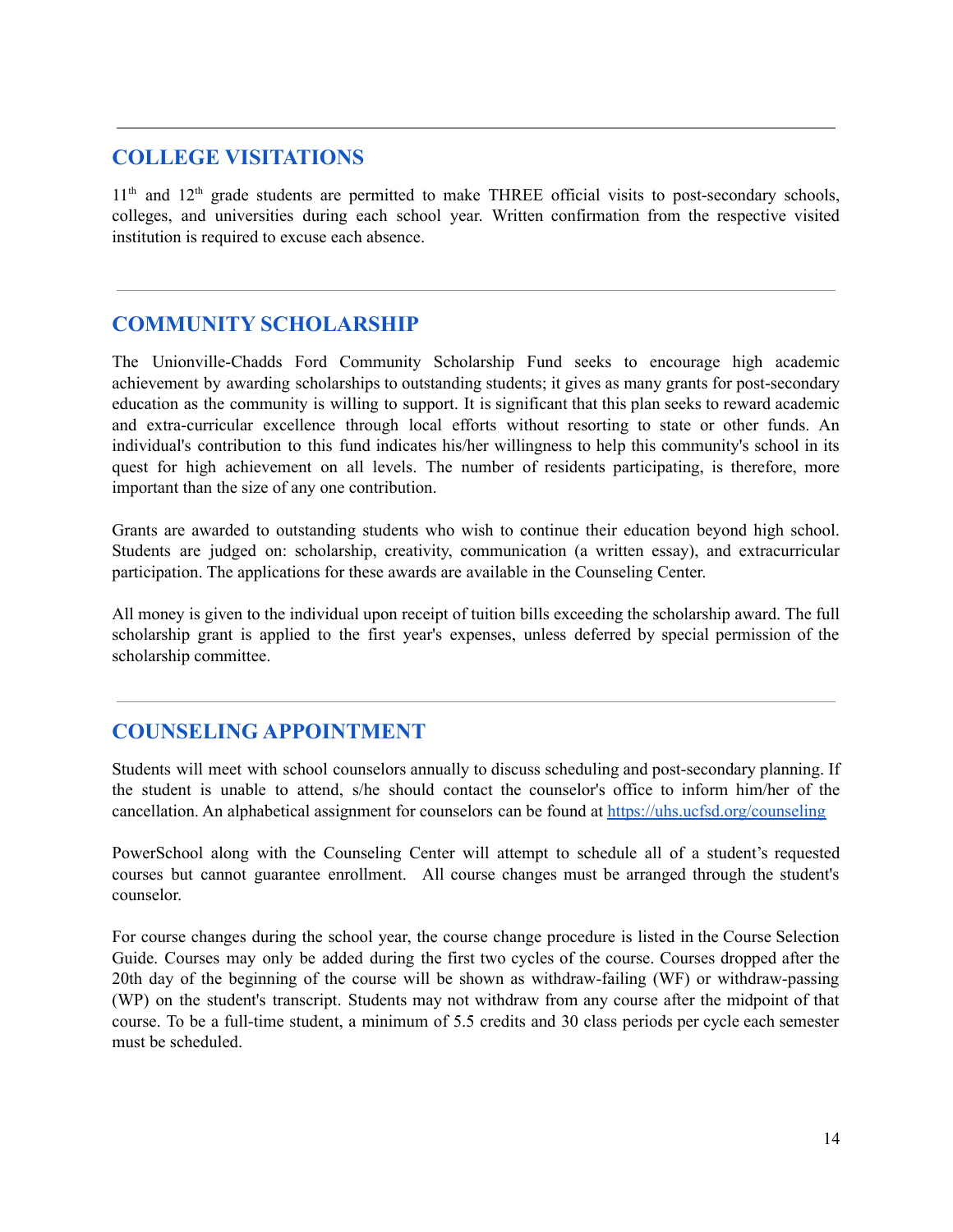# **CUMULATIVE RECORD**

The school is constantly answering inquiries or questionnaires sent out by prospective employers, junior colleges, universities, or special schools in reference to former students of Unionville High School. In answering such requests for information, the school refers to the cumulative record of the former student. In that record are filed grades, testing data, and attendance. The cumulative record begins in the elementary school, maintained through high school, and then filed for future reference. In reality, it is a digest of one's entire school career. A good school record consequently assures good recommendations. Student records have been classified and collected, and are maintained according to law. Student records conform with the student records policy for the Unionville-Chadds Ford School District.

#### *Credits:*

Twenty-two (22) units of credit are required for graduation. Subjects offered and the credit value of each has been published in the Course Selection Guide. Makeup credit guidelines are available in the Counseling Center. Students seeking original courses outside the course offerings of the school day need to follow the procedures established in the Counseling Center.

#### Explanation of Grades

A grade of **A** is given for excellent work and should be expected by a student when work of exceptional quality has been completed. A grade of **B** is given for strong work, and a grade of **C** indicates work that is average. **A, B, C** grades are worthy of recommendation to college. A grade of **D** indicates barely passing while a grade of **F** indicates failure. A grade of **F** can be improved only by repeating the work in class. A grade of **WP** is given when a student withdraws from a class with a passing average, A grade of **WF** is given when a student withdraws from a class with a failing average. A grade of **ME** is given as a medical excuse that allows the student to receive credit.

#### *Note: All subject failures are noted on the transcript.*

All grades on record must have been earned by taking the subject in a regular class or by instruction or examination approved by the administration.

Incomplete grades are represented by the letter **I** on the report card. An incomplete grade is given in the case of illness, excused absence, or where the student is placed on an individualized schedule with the approval of an administrator, parent, teacher, and guidance counselor. The student who receives an **I** must make up work within two weeks (14 calendar days) from the date of the end of the marking period that needs to be completed, or the student will receive a grade of **F**.

#### Grade Reporting

Grade calculations are adjusted every time a new assessment is entered. PowerSchool will display this dynamic percentage out to two decimal places, through the web portal, for continuous access to parents and students. If a student earns a .5 or higher as a result of their end of a course grade calculation, then the final percentage will be rounded up to the next whole number prior to assigning a final letter grade.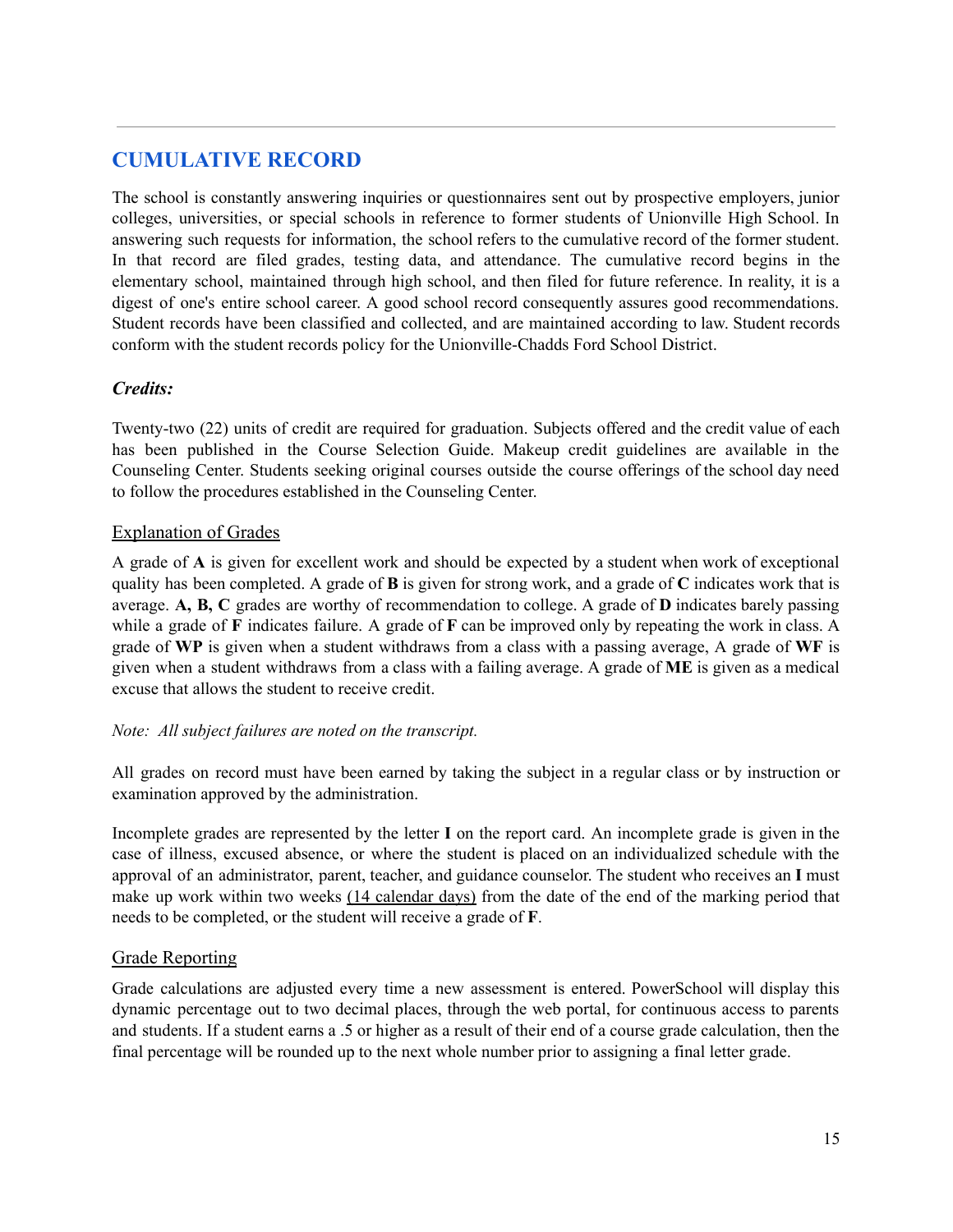Courses are worth 1 credit for year-long courses, .5 credit for half-year courses, .25 credit for physical education, and .25 credit for health. All courses, regardless of credit designation, are included in the calculation of GPA.

#### *Grading Policy:*

The UCFSD has adopted the grading scale as shown below:

| $ 90 - 100 $ |  | $ 60 - 69 $ |
|--------------|--|-------------|
| $ 80 - 89 $  |  | Below 60    |
| $70 - 79$    |  |             |

Marking period, midterm exam, and final exam grades will be reported as percentages. Completed course grades will be reported as percentages and letter grades on report cards. Transcripts, however, will only display the requisite letter grade.

Pluses (+) and minuses (-) will be used to indicate the student's standing within each letter grade range.

| $ A+$ | $97 - 100$ | $C+$          | $77 - 79$   |
|-------|------------|---------------|-------------|
| A     | $93 - 96$  | $\mathcal{C}$ | $ 73 - 76 $ |
| A-    | $90 - 92$  | $C-$          | $70 - 72$   |
| $ B+$ | $87 - 89$  | $D+$          | $67 - 69$   |
| ΙB    | $83 - 86$  | D             | $63 - 66$   |
| lB-   | $80 - 82$  | $D-$          | $60 - 62$   |
|       |            | F             | Below 60    |

The formula for calculating final course grades for full-year courses is as follows (semester course grades are divided by 5):

(2) x 1st MP + (2) x 2nd MP + (1) x Midterm Exam + (2) x 3rd MP + (2) x 4th MP + (1) x Final Exam

 $\mathcal{L}_\text{max} = \mathcal{L}_\text{max} = \mathcal{L}_\text{max} = \mathcal{L}_\text{max} = \mathcal{L}_\text{max} = \mathcal{L}_\text{max} = \mathcal{L}_\text{max} = \mathcal{L}_\text{max} = \mathcal{L}_\text{max} = \mathcal{L}_\text{max} = \mathcal{L}_\text{max} = \mathcal{L}_\text{max} = \mathcal{L}_\text{max} = \mathcal{L}_\text{max} = \mathcal{L}_\text{max} = \mathcal{L}_\text{max} = \mathcal{L}_\text{max} = \mathcal{L}_\text{max} = \mathcal{$ 10

Grade Point Average (GPA) Calculations are based on a weighted system. AP and Honors level courses are weighted by adding quality points to the final grade. One quality point is added for AP Courses and .50 quality point is added for honors courses. Please refer to the scale below:

| <b>Academic/First</b><br><b>Level/Non-Leveled</b> | <b>Honors</b> | <b>Advanced Placement</b> |  |
|---------------------------------------------------|---------------|---------------------------|--|
| $A + 43$                                          | $A + 48$      | $A + 53$                  |  |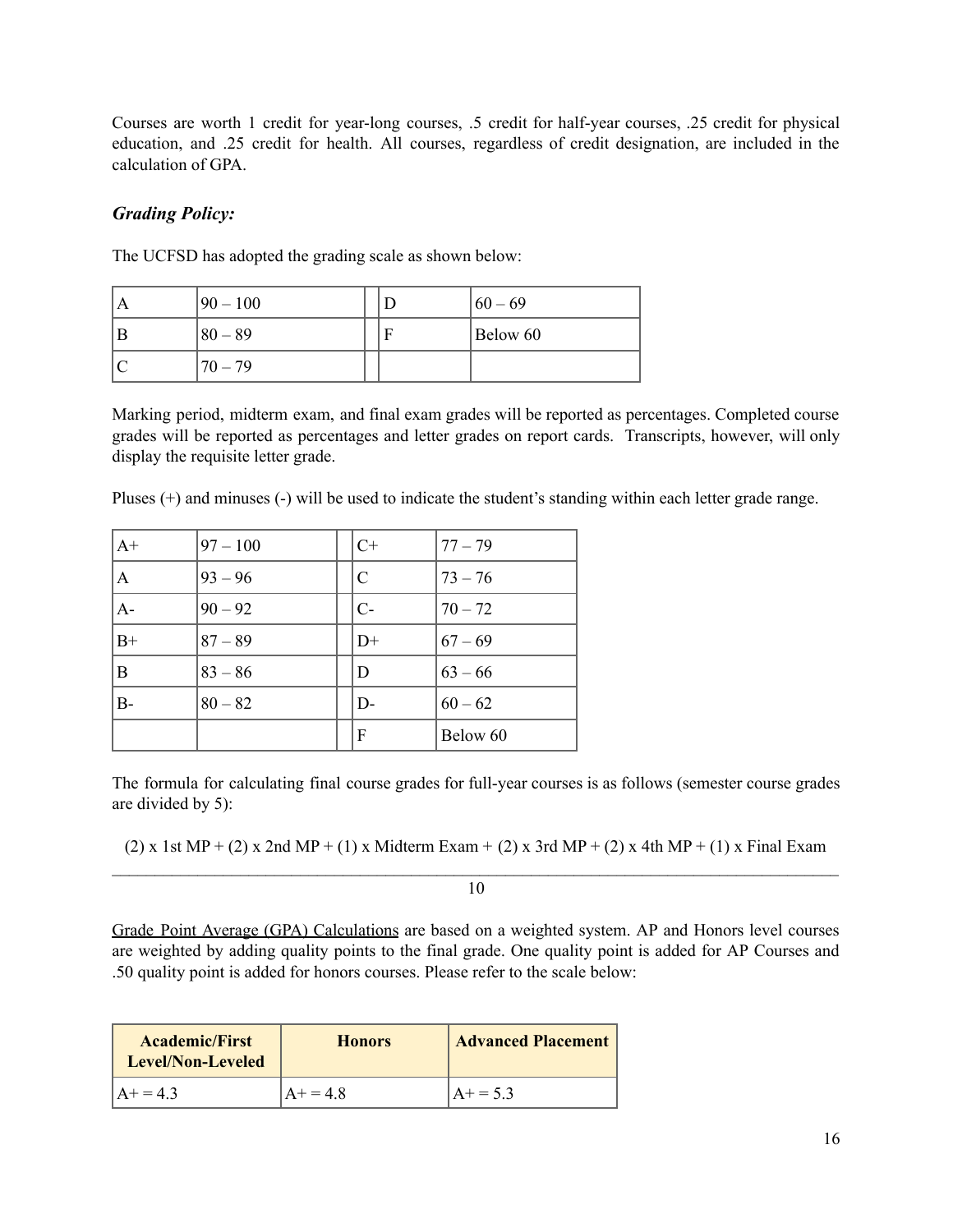| $A = 4.0$  | $A = 4.5$     | $A = 5.0$  |
|------------|---------------|------------|
| $A - 3.7$  | $A - 4.2$     | $A - 4.7$  |
| $B+=3.3$   | $B+ = 3.8$    | $B = 4.3$  |
| $B = 3.0$  | $B = 3.5$     | $B = 4.0$  |
| $B - 2.7$  | $B - 3.2$     | $B - 3.7$  |
| $C+ = 2.3$ | $C_{+} = 2.8$ | $C+=3.3$   |
| $C = 2.0$  | $C = 2.5$     | $C = 3.0$  |
| $C = 1.7$  | $C = 2.2$     | $C = 2.7$  |
| $D+ = 1.3$ | $D+ = 1.8$    | $D+ = 2.3$ |
| $D = 1.0$  | $D = 1.5$     | $D = 2.0$  |
| $D - 7$    | $D = 1.2$     | $D = 1.7$  |
| $F = 0$    | $F = 0$       | $F = 0$    |

To calculate a GPA, determine the quality points earned by multiplying the grade value for each course, by the number of credits for that course. Add up the quality points, and then divide the total quality points by the total number of credits.

| <b>Course Name</b>   | <b>Course Grade</b> | <b>Grade Value</b> | <b>Credit Value</b> | <b>Quality Points</b> |
|----------------------|---------------------|--------------------|---------------------|-----------------------|
| Honors English       | $B+$                | 3.8                | 1.0                 | 3.8                   |
| Algebra II           | $B+$                | 3.3                | 1.0                 | 3.3                   |
| <b>AP US History</b> | $B+$                | 4.3                | 1.0                 | 4.3                   |
| Honors Chemistry     | $C+$                | 2.8                | 1.0                 | 2.8                   |
| Academic French III  | $A-$                | 3.7                | 1.0                 | 3.7                   |
| 3-D Academic Art     | A                   | 4.0                | .50                 | 2.0                   |
| Academic Photography | A                   | 4.0                | .50                 | 2.0                   |
| PE                   | B                   | 3.0                | .25                 | .75                   |
|                      |                     |                    | 6.25                | 22.65                 |

(Total credits earned are: 6.25, Total Quality Points earned are: 22.65)  $GPA = Total QP$  22.65 Total Credits 6.25  $GPA = 3.624$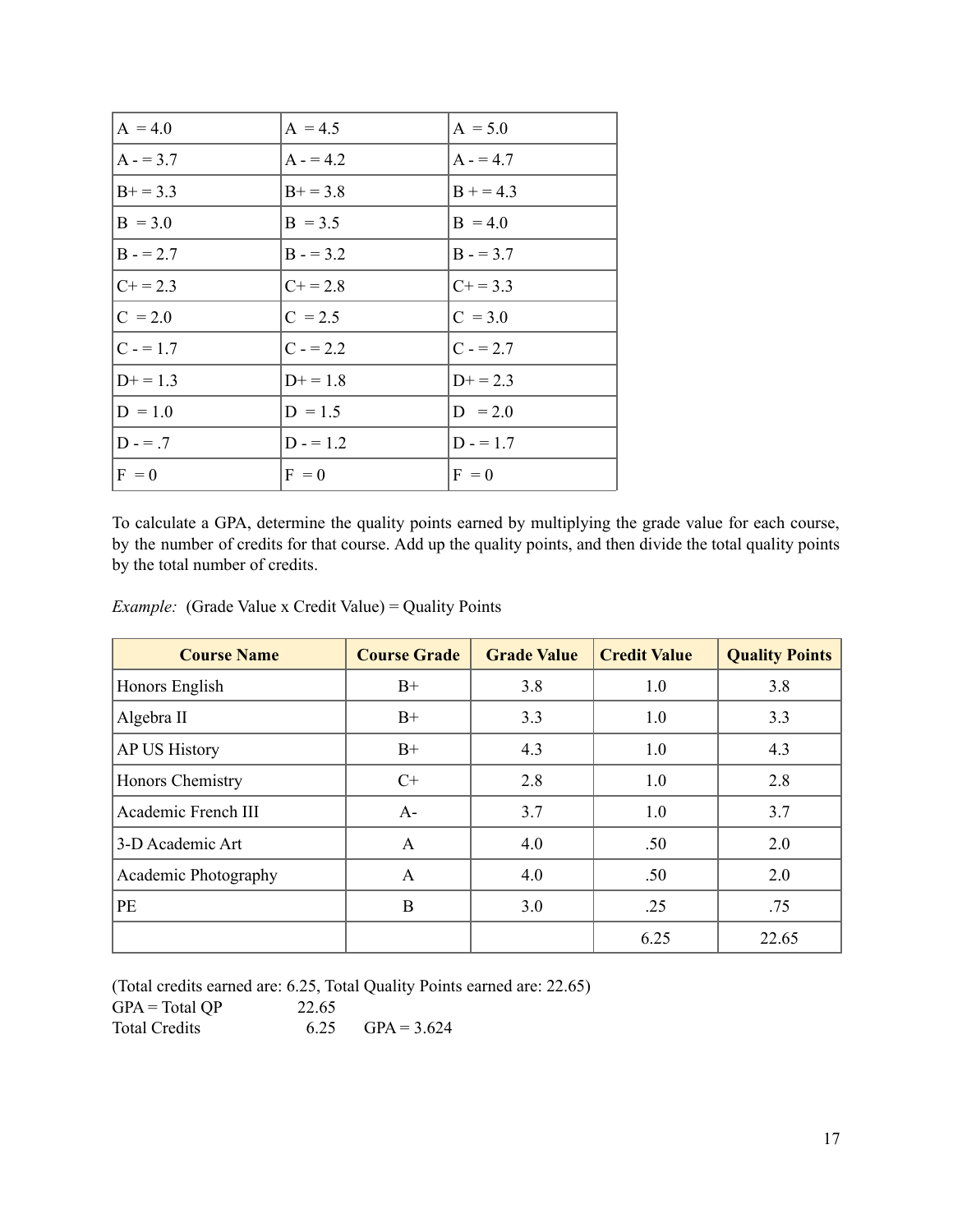## **CURRICULA**

Upon entering high school, students should carefully plan their educational program up to graduation. Students need to determine whether they intend to enter the technical program, to attend a college, or to work after graduation. These decisions, tentative as they may be, will largely determine subjects of study in high school. Unionville High School offers a variety of courses, and seeks to guide students and parents in their selections so that graduation will not find students with a number of entirely unrelated subjects. Necessary adjustments should be made in the program of studies as students progress from year to year. Each year's program should be a logical part of the total high school course, and each course should have a bearing upon the student's goals. At Unionville High School, academic courses range from the following categories: Advanced Placement, Honors, Academic, and First Level. For a more detailed description of each course offering, please refer to the Unionville High School Student Course Catalogue, located on the Unionville High School website under the Academic Planning and Resources section on the Counseling page.

#### *Career and Technical Education Programs:*

The Technical College High School, located in Jennersville, PA and associated with Delaware County Community College, provides a high quality program to help students of all ages and abilities find a satisfying occupation. To apply, a student must file an application obtained from the Counseling Center. Descriptions of all courses may be found in a separate brochure published by the Technical College High School.

# **DANCES AND OTHER SCHOOL SOCIAL FUNCTIONS**

Guest passes may be secured from the office of the Assistant Principal up until 3:00 p.m. on the day of the function or in the case of an activity held over the weekend, up until 3:00 p.m. on the last school day immediately preceding the social function. The admittance of guests to club functions is also subject to the approval of the Administration. A student bringing a guest assumes responsibility for the conduct and proper grooming of the guest. Middle School students may NOT attend high school dances.

- $\ge$  All dances or parties shall conclude no later than 10:00 p.m. except by special permission. No one will be admitted to a dance later than  $1/2$  hour after the dance begins. No one will be permitted to leave the dance prior to 1/2 hour to the end.
- $\triangleright$  All school regulations concerning conduct and social habits shall be strictly enforced. Failure to comply with these regulations shall be considered just cause for suspension of the offender.

Faculty members at the door have the right to deny admission to the dance or social event. Guests will be admitted to a student social function by presenting a guest pass at the public schools for such persons or organizations. For the purpose of this policy, the school day is defined at 8:00 a.m. until the end of all school-sponsored activities. A school official is defined as any current Unionville High School administrator or faculty member.

All school dances or socials are cleared through the office of the Assistant Principal or through the Dean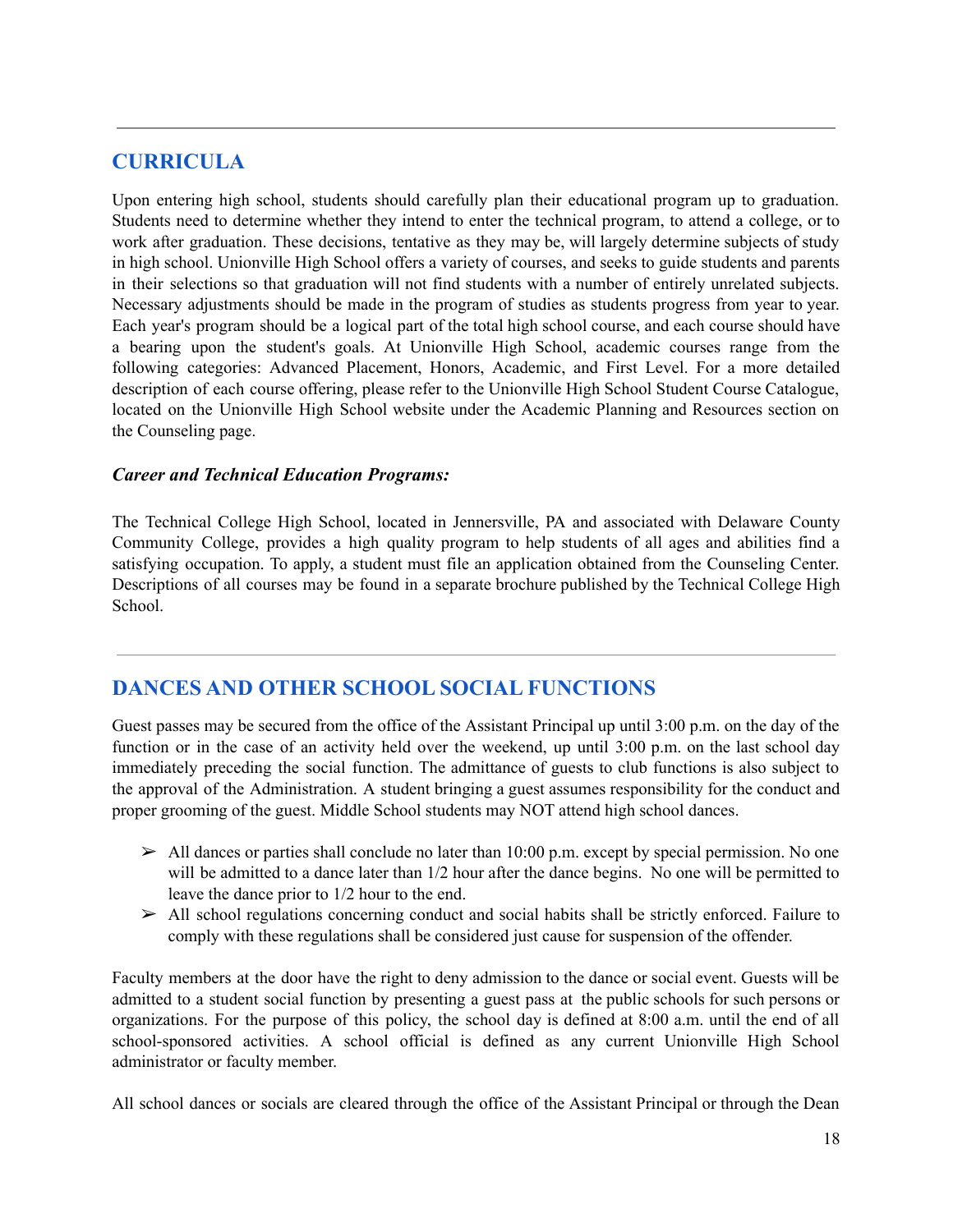of Students.

#### **DISCIPLINE**

At Unionville High School, we have high expectations for behavior. Rules and explanations for disciplinary offenses and responses are contained in *Board Policy 218* Student Discipline. *Board Policy 218* can be found on the Unionville Chadds-Ford School District website under "Board" or at the following link *Board [Policy](http://www.boarddocs.com/pa/uncf/Board.nsf/goto?open&id=AU2TCT71C4DC) 218*.

## **DISPLAY CASES**

Display cases and bulletin boards are located in various areas of the school. Permission for their use may be secured in the office or from the teacher in charge. Display cases do not constitute an open forum and are not available for use by outside organizations.

#### **DRESS CODE**

The Unionville-Chadds Ford School District considered basic guidelines when determining appropriate school attire. These guidelines include:

- 1. modesty
- 2. cleanliness
- 3. health
- 4. preservation of the educational environment
- 5. safety.

The Unionville-Chadds Ford School District believes that student dress and overall appearance should foster a positive and productive environment, and should reflect pride in one's self as well as our school. We further believe that student dress and appearance is a shared responsibility of the home and the school. The administration will make the final judgment on the appropriateness of clothing and/or appearance, and reserves the right to prohibit students from wearing any articles of clothing or other items that lead or may foreseeably result in the disruption of, or interference with the school environment.

#### **ELEVATOR**

A student who has a physical disability may request the use of the elevator. A \$10.00 deposit will be required for the use of the elevator key. A physically disabled student may require the assistance of ONE peer to carry books to class; S/he may ride the elevator with the disabled student. When the need for the elevator is completed, the student must return the key to the nurse.

*Note: Any unauthorized student riding the elevator will face a disciplinary consequence.*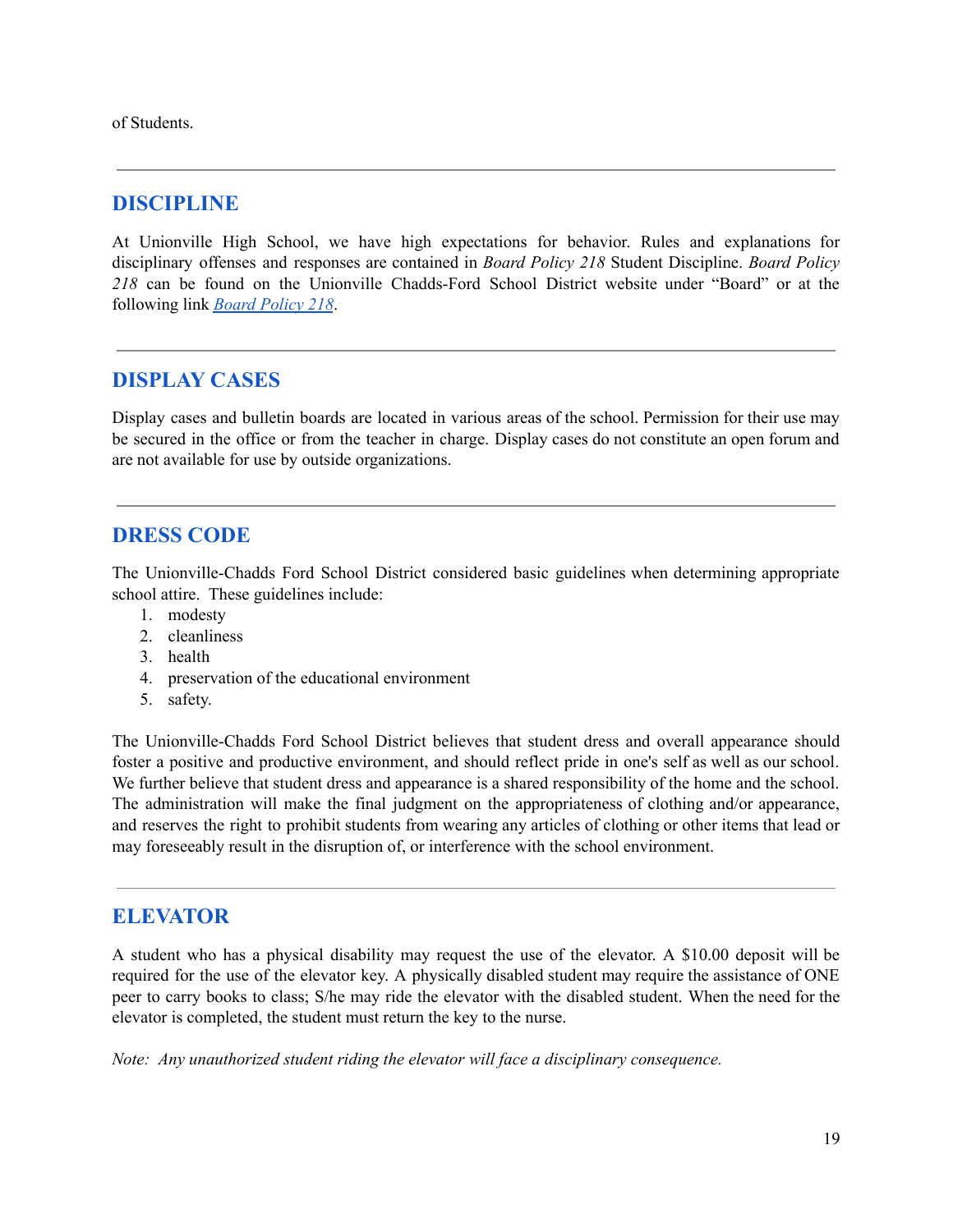# **EVACUATION REGULATIONS**

The purpose of a specified evacuation procedure is to insure that all students will quickly and safely exit the building. During evacuation drills, students must quietly exit the building, and stay with their teacher and other classmates. Each teacher has been designated a specific location outside of school during an evacuation drill. Therefore, students must go to that location and stay with their teacher for the duration of the drill.

#### **FINANCE**

School law requires the local School Board to be responsible for the financial affairs of all student organizations. The Board has delegated this responsibility to the principal. Purchases and expenditures must be authorized by the treasurer of the school organization, and then submitted to the principal for financial approval. Funds must be deposited promptly in the Main Office, and requests for checks must be made in the Main Office.This procedure is for all club and UHS Activities.

## **FINANCIAL RESPONSIBILITY: STUDENT**

Students in Art, Technology Education, and Family and Consumer Science classes are urged to stay within their means in providing materials for projects. If the student does not wish to work on personal projects, little expense need be incurred. Questions arising in the field of student expense should be discussed with the teacher in charge.

# **FOOD AND BEVERAGES IN CLASSROOMS**

Food and beverages are not permitted in classrooms during instructional time. However, teachers may allow food during Lunch and Learn. Teachers should make policies known to students when discussing other classroom procedures. Parties and other celebrations involving food should be limited. If held at all, they should be related to the curriculum. Parties and pizza orders cannot be a study hall activity. Please refer to *Board Policy 246* for additional information on Student Wellness.

Note: Students should not leave or be sent from classes or study hall to obtain food or beverages from the *cafeteria.*

# **GRADUATION REQUIREMENTS**

Each student must earn a minimum of 22.0 credits in Grades 9 through 12. Distribution requirements are listed below: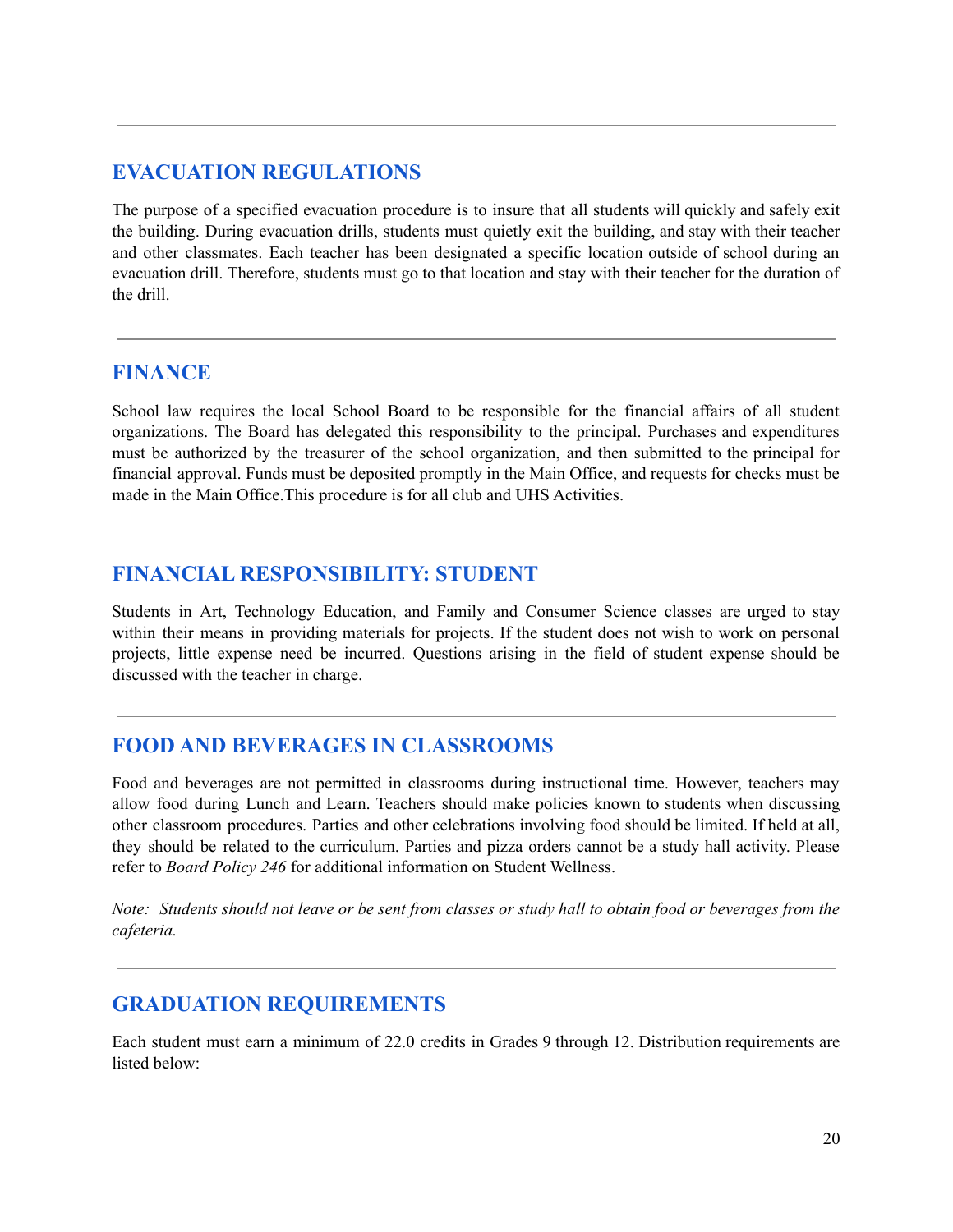| <b>Units of Credit</b> | <b>Course</b>                |
|------------------------|------------------------------|
| 4.0                    | English                      |
| 4.0                    | <b>Social Studies</b>        |
| 3.0                    | Mathematics                  |
| 3.0                    | Science                      |
| .5                     | Health                       |
| .75                    | Physical Education           |
| 0.5                    | <b>Business Applications</b> |
| 6.25                   | Electives                    |
| <b>22.0 TOTAL</b>      |                              |

To be in:

10th grade homeroom - minimum 5.5 credits earned 11th grade homeroom - minimum 11.0 credits earned 12th grade homeroom - able to schedule all courses and credits needed for graduation

# **HEALTH OFFICE**

Student Health Services have been developed in accordance with School Laws of the Commonwealth of Pennsylvania to help all children as they develop physically, mentally and emotionally. Please contact the school nurse anytime you have a question or concern.

**Ill or Injured students should report to the school nurse.** Students must have a pass from a teacher to go to the nurse's office. Parents or emergency contacts will be called if it is necessary for a student to be excused from school or if treatment is needed. In the event of a severe illness or injury, emergency services will be called and the student will be transported to the nearest hospital.

#### **These symptoms indicate that a student should not attend school:**

- Fever in the last 24 hours ( 100 degrees or above) without fever-reducing medication.
- Vomiting in the last 24 hours
- Diarrhea in the last 24 hours
- Unidentified rash
- Draining eye/eyes

Documentation from a healthcare provider should be given to the school nurse following illnesses or injuries causing limitations to physical activities.

**Screenings** for height, weight, and vision are completed throughout the school year and anytime on request.

- Height and weight: every year
- Vision: every year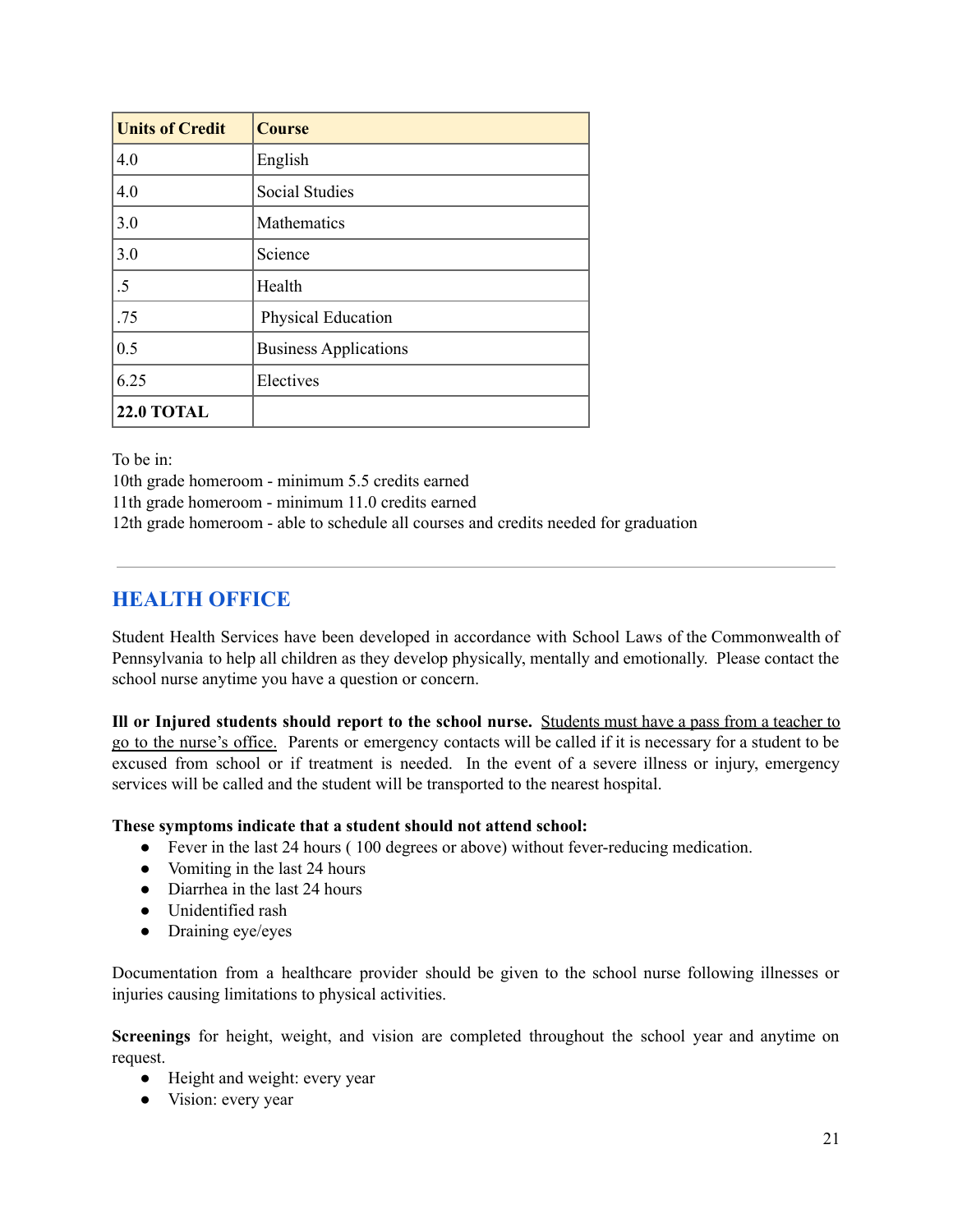• Hearing: Grades K, 1, 2, 3, 7 and 11.

An annual "District Health Screenings Report" will be sent home as a record of all screenings and body mass index (BMI) performed during the school year. Referrals are sent home when any possible problem is found with vision or hearing.

**Physical and Dental Exams** are required in grades as explained below and forms are available in all schools or downloaded from the school's website. After completion, the examination forms must be submitted to the school nurse.

- A physical examination **within the past year** is required for all kindergarteners, 6th graders, 11th graders and all students new to Pennsylvania schools. This exam can be completed by your private healthcare provider or by the school doctor at no charge.
- Pennsylvania requires a dental examination, **within the past year,** for all kindergarteners, 7th graders and all students new to Pennsylvania schools. This exam can be completed by your family dentist or by the school dentist at no charge.

**Immunization requirements** must be met for children to attend school. Please provide updates to the school nurse's office whenever your child receives a new immunization. Exceptions can be made for certain medical or religious reasons. Written requests for exceptions must be on file in the nurse's office. religious reasons. Please refer to the Nurse/Health Services page on the UHS website for immunization requirements. <https://uhs.ucfsd.org/for-parents/nursehealth-services>

#### **Parents/Students are to adhere to the following district procedures (***[Board](http://www.boarddocs.com/pa/uncf/Board.nsf/goto?open&id=9VX7MR1A540C) Policy 210***) regarding medications:**

"For purposes of this policy, medication shall include all medicines prescribed by a licensed prescriber and any over-the-counter medicines.

In all cases of the administration of medication:

- 1. Written authorization shall be obtained from a parent or guardian
	- a. Non-prescription medication must be delivered in its original packaging and labeled with the student's name.
	- b. Prescription medication must be delivered in its original packaging and labeled with:
		- i. name, address, telephone and federal DEA number of the pharmacy
		- ii. student's name
		- iii. directions for use (dosage, frequency and time of administration, route, special instructions)
		- iv. name and registration number of the licensed prescriber.
		- v. prescription serial number.
		- vi. date originally filled.
		- vii. name of medication and amount dispensed.
		- viii. controlled substance statement, if applicable.
- 2. All medication shall be accompanied by a completed Medication Administration Consent and Licensed Prescriber's Medication Order Form, or other written communication from the licensed prescriber.
- 3. The above information is to be maintained as part of the student's health record.

Note: All medications are to be delivered to the Health Office by a parent /guardian. No more than a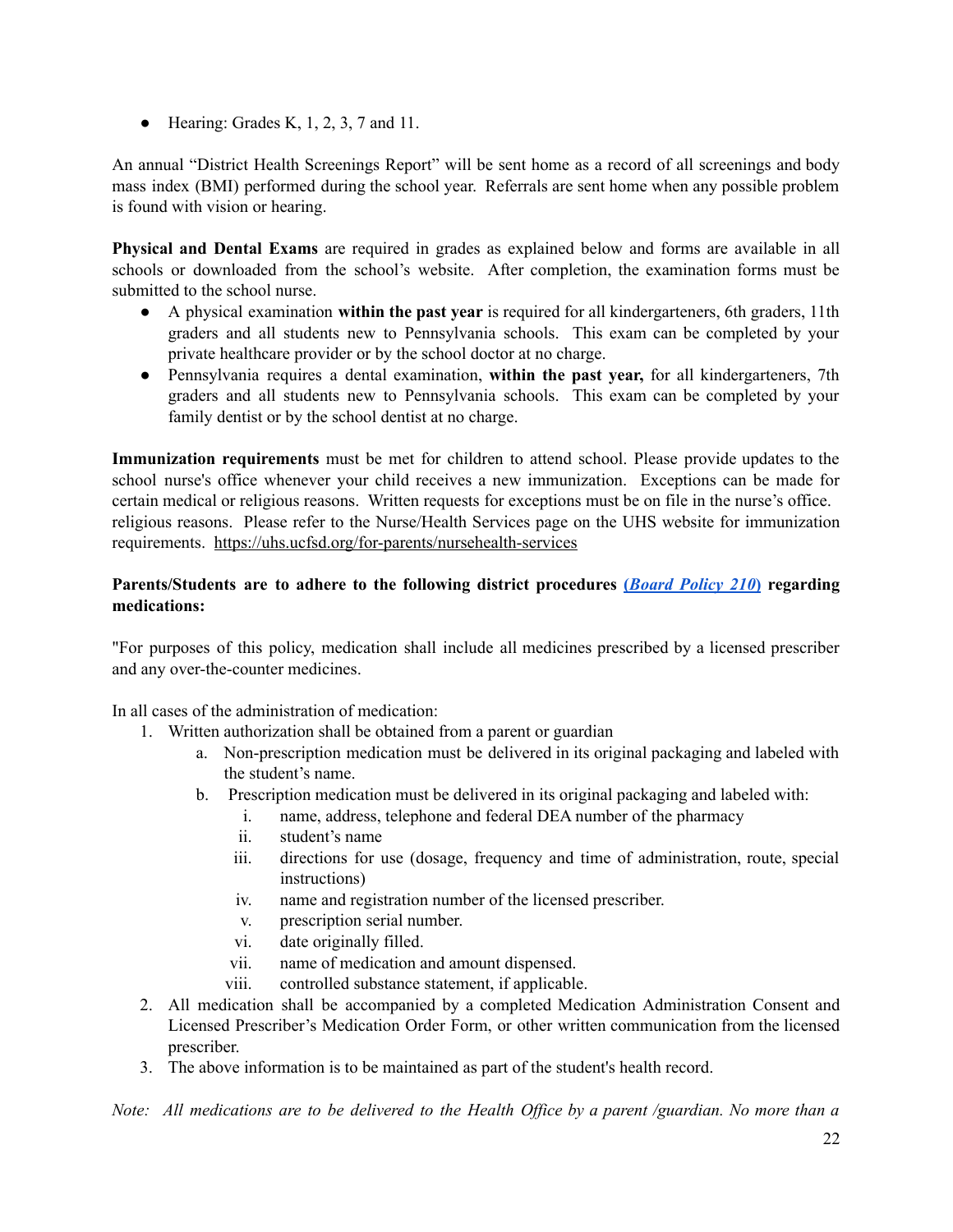thirty (30) school day supply for any one medication should be stored at school. Students MAY NOT have *any medications, prescription or non-prescription, in their possession during the school day. There is an exception for Inhalers and Epipens. The exception can be found in Board Policy 210.1.*

Students suffering from a concussion must bring a doctor's note to the nurse. The concussion form must be completed and submitted to the nurse's office. Once all documentation is received the concussion management team will meet to discuss doctor recommendations.

# **HOMEBOUND INSTRUCTION**

If an extenuating medical situation will cause an absence from school in excess of 10 consecutive school days, homebound instruction is available. Please contact the student's school counselor for coordination.

# **HOMELESS AWARENESS PROGRAM**

The Unionville-Chadds Ford School District Homeless Awareness Program is in place to address and support the educational needs of students who find themselves in temporary or transitional housing during the school year. The program reduces the barriers of homelessness, so students and their families feel supported and encouraged while they secure permanent housing.

#### **The McKinney-Vento Act**

This act is funded by the federal government and comes to the school district as part of the Unionville-Chadds Ford School District Title Funds allocation. Each year the school district is required to set aside funds to support students covered by McKinney-Vento Act provisions.

The McKinney-Vento Act defines homeless children as "individuals who lack a fixed, regular and adequate nighttime residence". The act provides examples of children who would fall under this definition:

- Sharing housing due to loss of housing, economic hardship, or similar reason
- Living in motels or campgrounds due to lack of alternative accommodations
- Living in emergency or transitional shelters
- Sleeping locations not usually used as a sleeping accommodation
- Living in cars, parks, public spaces, abandoned buildings, substandard housing, bus or train stations

Under federal law, homeless children and youth are entitled to immediate enrollment in school and educational stability.

The act ensures homeless children transportation to and from school free of charge, allowing children to attend their school of origin (last school enrolled or the school they attended when they first became homeless) regardless of what district the family resides in.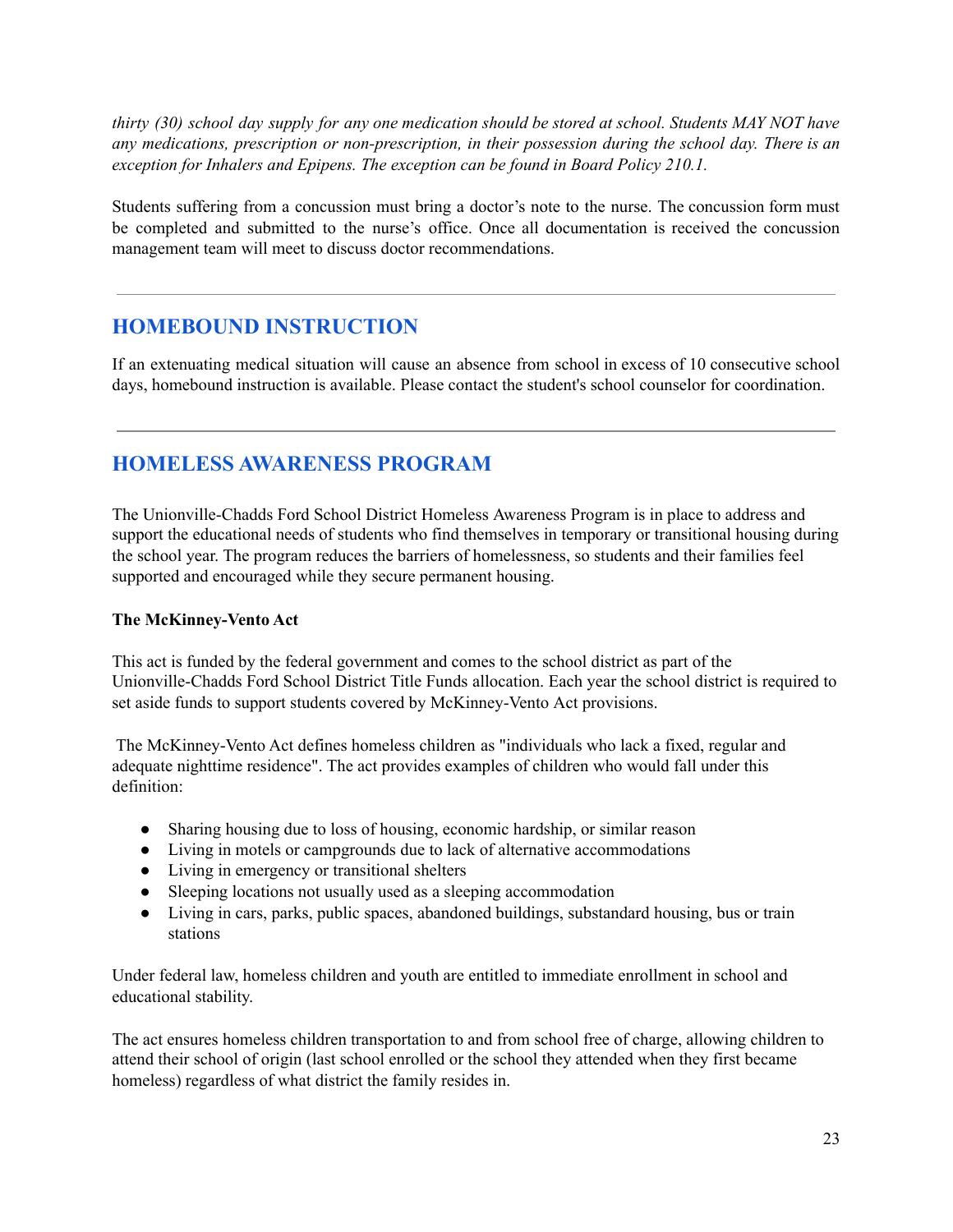It requires schools to register homeless children if they lack normally required documents, such as immunization records or proof of residence.

#### **School District's Responsibilities**

The Unionville-Chadds Ford School District must appoint a liaison to ensure school staff are aware of the McKinney-Vento Act, to provide public notice to homeless families, and to facilitate access to school and transportation services.

The position serves as liaison between the school, parents, students, and community agencies to meet the educational needs of the students.

If you have a student/child who may qualify for our program's assistance and services, or would like more information, please contact our Homeless Education Liaison, Dr. Leah Reider, Director of Pupil Services via email at [lreider@ucfsd.net](mailto:lreider@ucfsd.net) or via phone at 610-347-0970 extension 3326.

#### **HOMEWORK**

A full daily schedule does not provide sufficient time for the proper preparation of assigned work, and for this reason, students must plan for home study. The amount of homework necessary varies with the year of the subject and the nature of the course. Students should refer to the Unionville High School Course Selection Guide, located on the Unionville High School website, for a more detailed description of homework expectation per course. Homework requests should be made to the teacher via email during the period of a student absence or students should check Canvas. For any planned extended absences (medical, family trip, etc.), a student MUST obtain an "Extended Absence Form" from the Main Office, and discuss with his/her teachers the work that will be missed during the time away from school.

#### **HONOR ROLL**

The honor roll is published at the end of each marking period. Eligibility can be found on the UHS counseling website at https://uhs.ucfsd.org/counseling

#### **INSURANCE AND REPORTING INJURIES**

Every effort is made to provide a safe environment and competent supervision. However, in a situation involving a large number of students, there are always possible hazards. It is recommended that every student be covered by some type of protective insurance. The plan adopted by the school provides for voluntary participation by all students except those participating in athletics. Students participating in athletics must be covered by pupil protective insurance, for which the student is to assume the premium, or must present evidence of other insurance coverage. It is the student's responsibility when injured on the school grounds, no matter how trivial the injury may seem, to report it immediately to the instructor in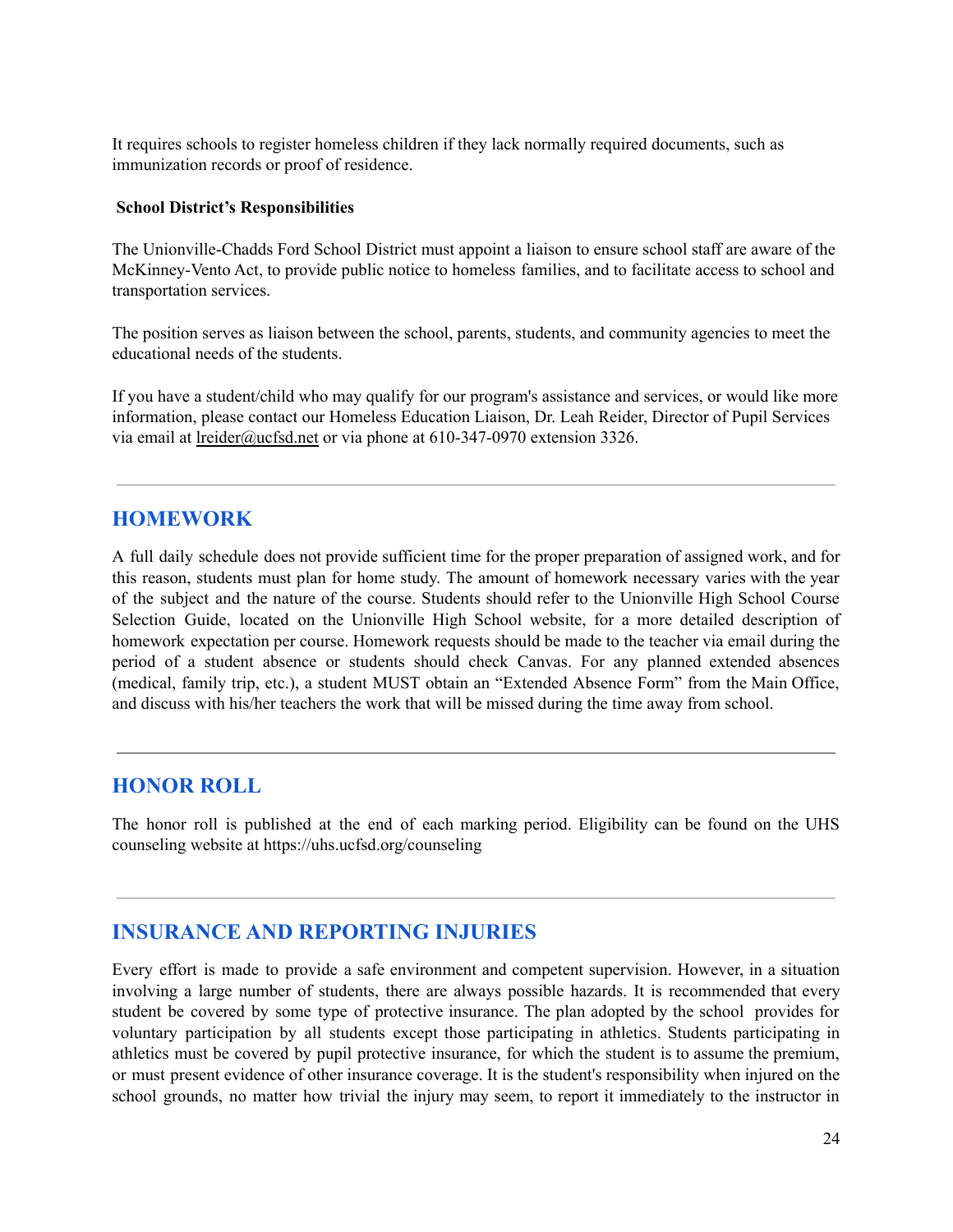charge. First aid treatment may be administered by the instructor and/or school nurse. An injury report must be filed in the nurse's office. If the injury must be cared for by a physician, the school will contact a parent or guardian so that the student may be taken to the family physician. If a parent or guardian is unable to be reached, the student will be taken to a hospital. The school district does not assume financial responsibility for care needed by a student.

#### **LOCKERS**

Personal lockers, including gym and hallway lockers, are provided for storage of books, notebooks, gym clothes, shop materials, and lunches. They are not intended to be strong boxes for money or other valuable items. Lockers remain the property of the school and are loaned to students for their use. The school reserves the right to check lockers at any time. Lockers are provided for student convenience, and the student, not the school, is responsible for items lost or stolen from them. Students must keep their lockers locked, must not inform other students of the combination, and must not allow other people to use their lockers. Broken or inoperative lockers are to be reported to the Main Office. Each locker must be cleaned out by the last day of school.

#### **LOST AND FOUND**

Books, backpacks, jewelry and electronics found around the school building should be returned to the Main Office where the owner may reclaim them. Articles of clothing and additional lost and found items are located in the cafeteria. Items not claimed by the end of each semester will be donated.

#### **LUNCH AND LEARN**

Lunch and Learn is an extended period in the day from 10:27-11:27. Lunch & Learn will provide students with multiple opportunities to eat lunch, meet with teachers and peers, and decompress before the second half of their instructional day.

- $\triangleright$  Students are expected to use their time wisely. Students will be able to manage their time and to make decisions based upon their own academic needs.
- $\triangleright$  Students who need assistance managing their Lunch and Learn time may be asked to meet with an administrator to help with time management and to design a schedule that promotes student success.
- $\triangleright$  Students are expected to clean up after themselves. Please help us to keep the building clean by throwing away trash and returning trays to designated locations.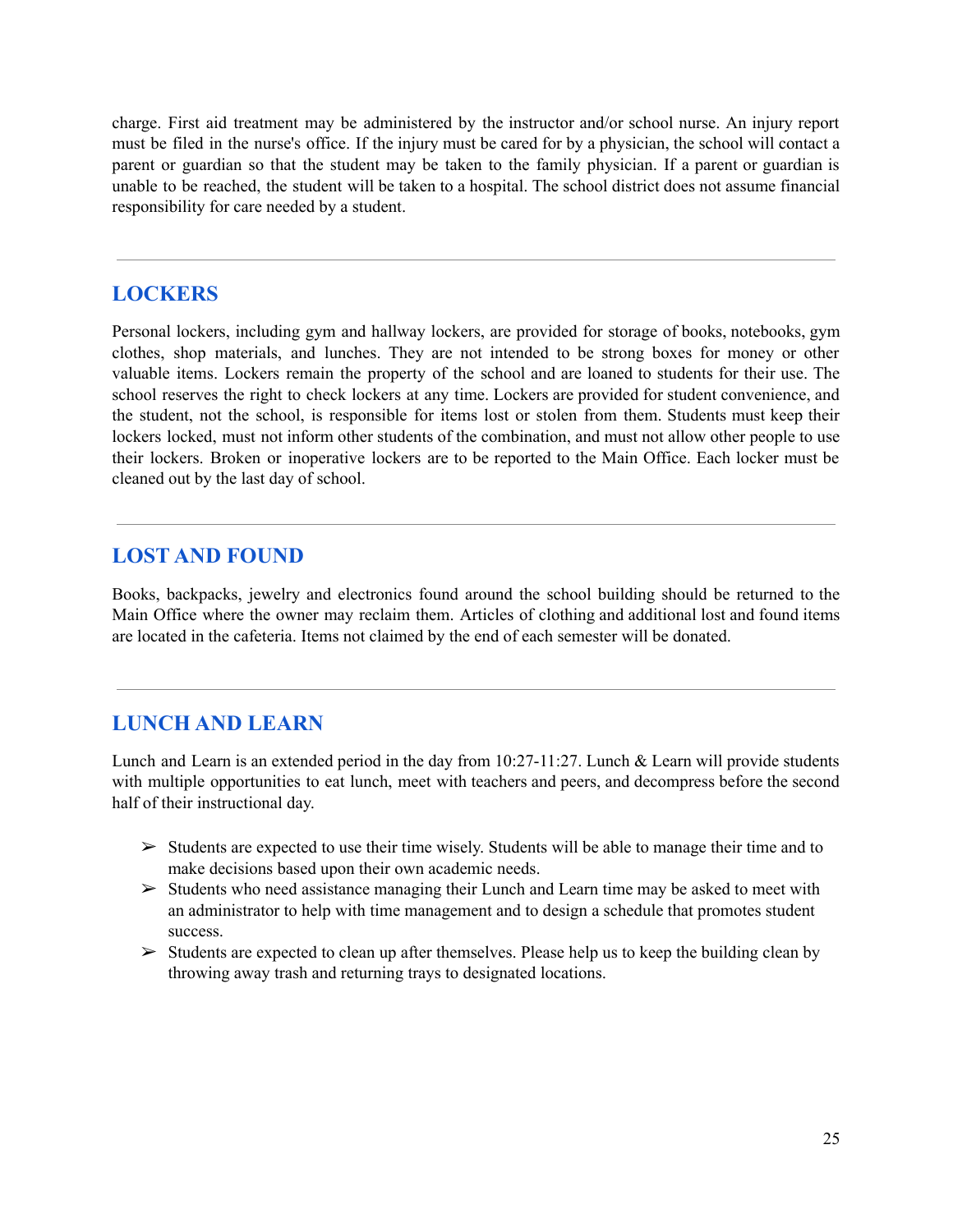## **MAKE-UP WORK**

It is the student's responsibility to make up work missed due to absence from school. No student will be allowed to make up work missed or due on a day of an illegal or unexcused absence. Students will be given the number of days excused absence or suspended from school to make up work missed; i.e. if absent two days, two days will be given to make up work upon return. The exception to this, is students that miss one day of school on a test. If extenuating circumstances exist, the Principal may grant a waiver to this requirement.

For test make up, if a student is absent on the day of the test, the expectation is that the test will be made up on the day the student returns. For example, a student is absent on Monday when a test is given. The students returns on Tuesday, he/she will make up the test on Tuesday. If a student is absent 2 or more days, he/she will be given the number of days absent to make up the test. For example, a student is absent Monday and Tuesday and a test is given on Monday. The student will make up the test on Friday. Please remember the test make up is in addition to the tests that are given according to the testing schedule. So a student that is absent may have take 3-4 tests in a day.

# **MEDIA CENTER INFORMATION**

The Library/Media Center opens at 7:30 a.m. and closes at 4:45 p.m. each school day. The Library is equipped with computers offering Internet access, a variety of software applications, online access to the library catalog and information resource databases. A black and white copier is available for student use. The library has two laser printers from which students may print materials at no charge for school research. The library has one color laser printer from which students may print materials for \$1.00 per page.

The Library maintains a web page and a Canvas course page with access to over 40 subscription databases and numerous e-books in all content areas. Login and passwords to use the databases from home can be obtained in the Library or from the Library's Canvas course page.

Students are encouraged to continue their research during non-school hours by accessing these online pages and the resources they contain from their home computers. The library web page is located at: http://uhs.ucfsd.org/library. The web page may also be accessed from the UHS web page.

The Library's print collection includes over 10,000 books, 30 online magazine subscriptions, newspapers, DVDs and audio books. Books may be borrowed for 3 weeks; reference books and videos may be borrowed overnight. Overdue fines for books are 10 cents a day and overnight materials are 50 cents a day. Books must be returned and fines paid at the end of the school year or library privileges may be suspended.

Students may use the Library during their study hall periods, as well as before and after school, for research, quiet work, or reading. Classes use the library for research several periods every day, so students must obtain a library pass from their study hall teacher.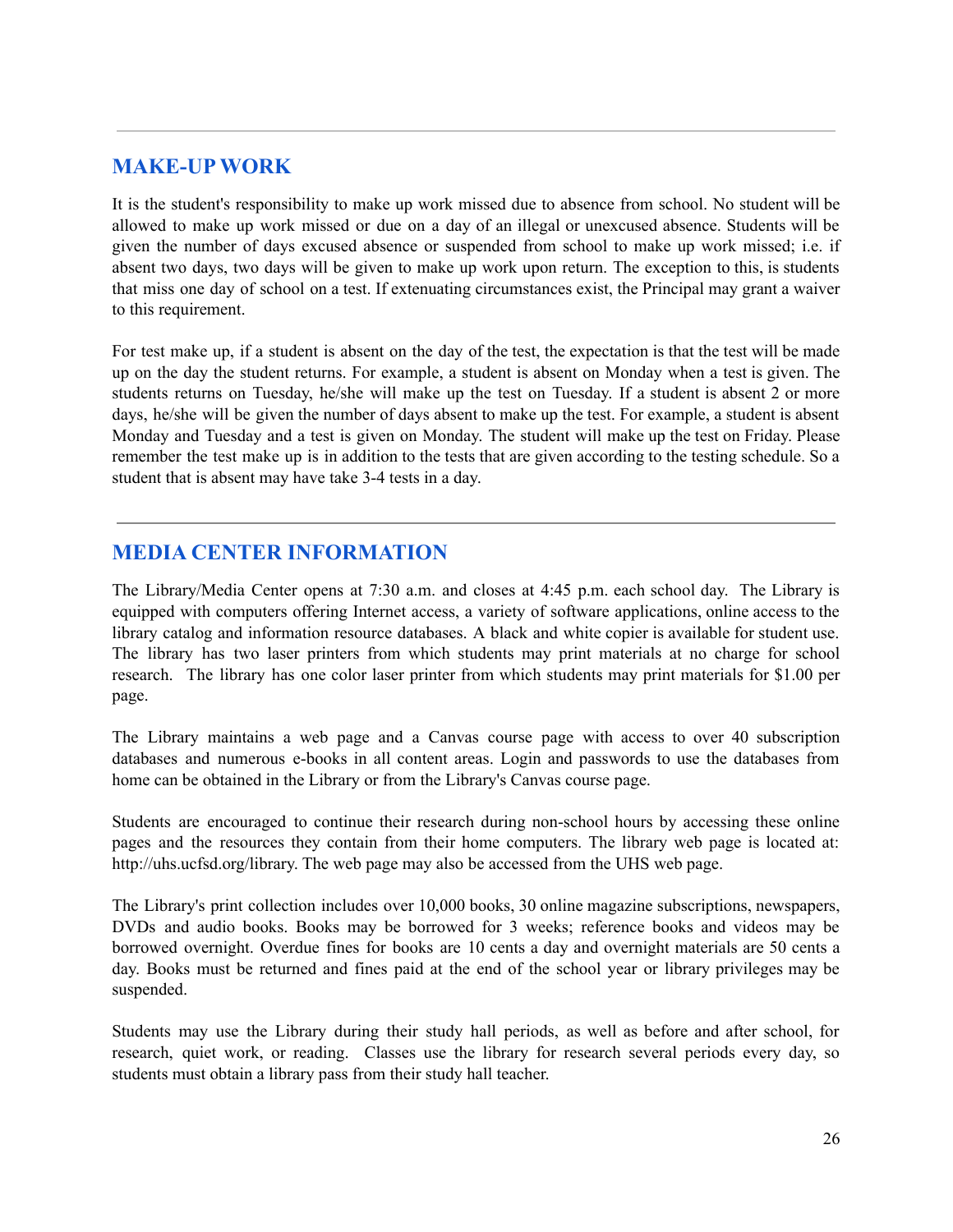# **MEDICATIONS**

Please refer to the "Health Office" section.

## **MINIMUM DAY REQUIREMENTS**

Any student who does not report to school before 11:25 a.m., and has not made previous arrangements with the school administration, may not attend school activities occurring on the afternoon or evening of his/her lateness.

## **MISSED EXAMINATIONS**

In order for a student to have permission to miss a semester examination (either a Midterm or Final), it will be necessary for that student to present a letter, from his/her parents, to the assistant principal 2 weeks prior to the date of the examination(s) being missed. There will be no early make-up of exams, except when a 12<sup>th</sup> grader's first semester of college begins before our exams are scheduled.

- $\triangleright$  Mid-Term Examination The student will be required to make up all missed examinations within one school week (5 school days) of his/her return to school.
- $\triangleright$  Final Examination The students will be required to make up all missed examinations during the summer. Students will need to set an appointment so administrators and office staff are aware of the testing dates.

A missed midterm or final exam will result in an incomplete examination grade being placed on the report card. For a semester course, a final course grade will not be received until the missed examination is made up. For a missed final examination (including a semester course) the final average will not be calculated until the final exam is taken, and at the time of the next calculation of these averages (final average -fall of next year). Example: if a student misses a final exam in June of 2019 and takes a makeup exam during the summer, the final grade for the course, and the removal of the "incomplete" will take place in the Fall of 2019.

The high school administration has the right to determine whether or not permission can be granted to miss the test. Parents should carefully consider the consequences of their child's missing examinations prior to requesting this permission.

# **MOTOR VEHICLES AND STUDENT PARKING**

Student driven vehicles are permitted only under procedures outlined by Board Policy 223. A parking permit will be issued by the office for a fee. This permit must be displayed on the car in a conspicuous place. Violations of the student code of conduct, including repeated lateness to school, may result in a loss of permit and parking privileges.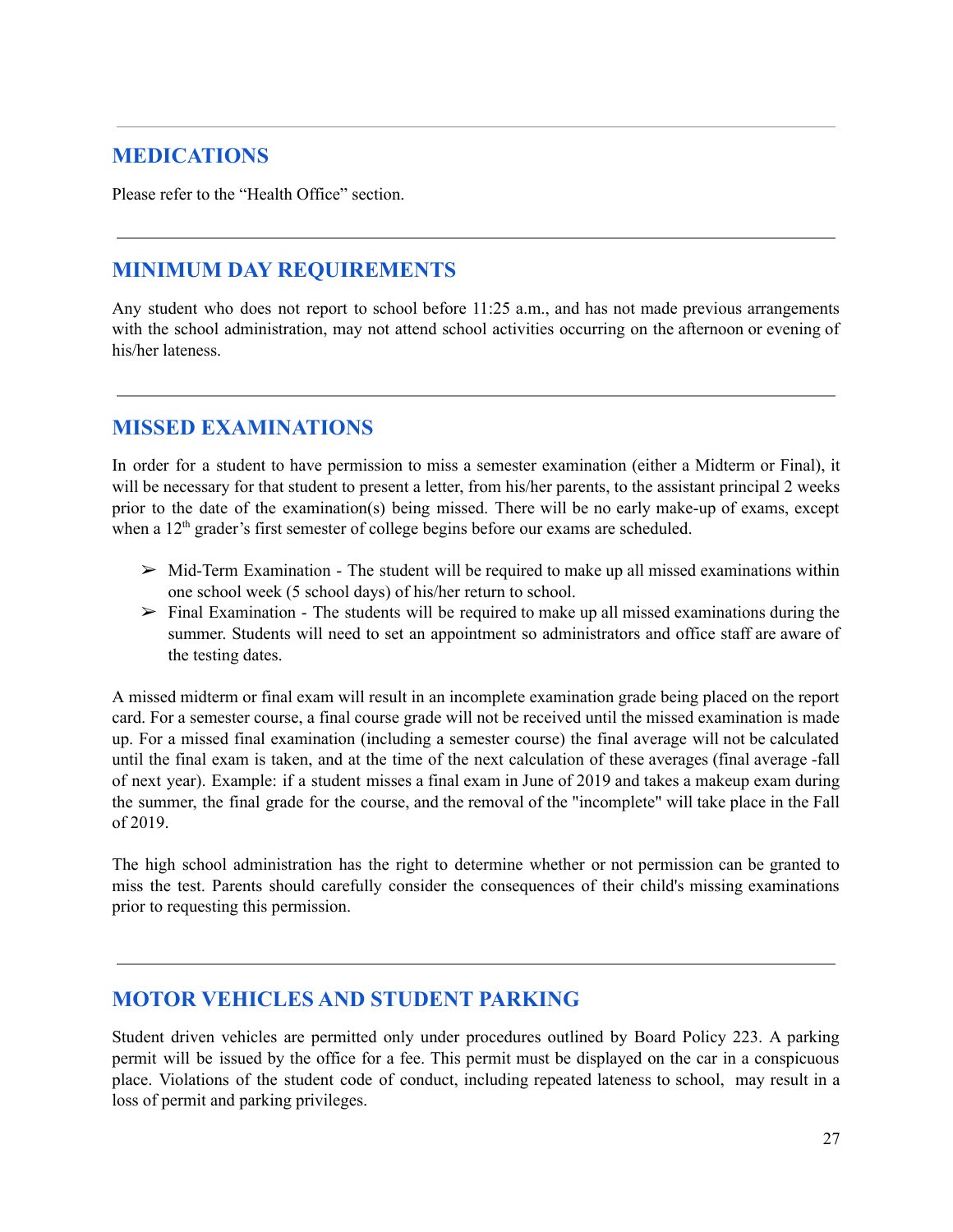NOTE: UHS will guarantee parking for seniors in good standing, as long as students follow the procedures on the application and pay the required parking fee.

Depending upon enrollment, parking will be provided to a certain number of juniors using a lottery system. Juniors who receive assigned parking via lottery will have the privilege for one semester (either fall or spring). Limited, temporary parking (up to 5 instances) may be provided to students with advance notice, as long as space permits.

SOPHOMORES will not be permitted to drive to school for any reason.

Parking applications and regulations will be available in the main office at the beginning of each school year.

*Student parking is a privilege. Certain disciplinary of enses may include the suspension or revocation* of student parking. Parking on campus without a permit is a violation of our Code of Student Conduct *and students may receive disciplinary consequences, including losing the right to park at a future date.*

From the time of arrival until the designated time of departure, students shall not enter their vehicles. Permission to go to one's car will be granted by the Principal or Assistant Principal only in case of emergency. Loitering in the parking lot is not permitted at any time.

Pupils driving cars to school are to observe traffic and safety regulations at all times. Cars and motorcycles are to be parked in the student parking lot upon arrival in the morning, and are not to be moved until after school dismissal. No student cars are to be parked in the faculty lot in front of the building. Permission to drive vehicles to school will be rescinded if violations occur. Students driving without permits may be banned from driving for the remainder of the school term. Unlicensed motor vehicles are banned from school grounds at all times.

*Note: Cars are subject to search while parked on school property.*

## **NATIONAL HONOR SOCIETY**

The purpose of the National Honor Society, which was founded by and is under the direction of the National Association of Secondary School Principals, is to recognize and to encourage the development of qualities that make for good citizenship. The qualities chosen as a basis for selection for membership are character, scholarship, leadership, and service. Please refer to the National Honor Society website for information pertaining to the criteria for admission and other frequently asked questions. Once inducted into the National Honor Society, members must maintain a cumulative GPA minimum of 3.5, serve a minimum of 15 hours of community service yearly, complete one mandatory chapter activity, and maintain positive school citizenship.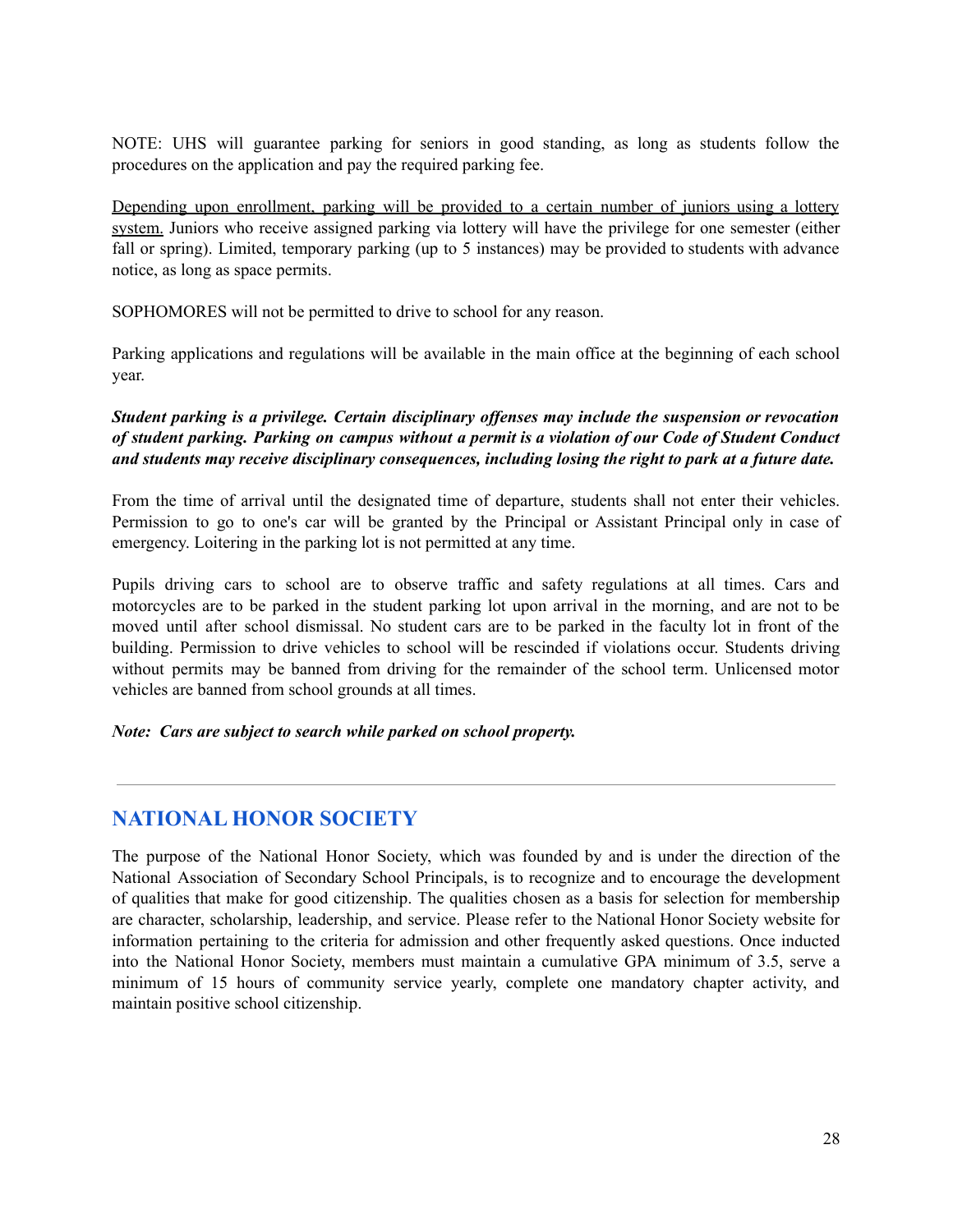# **NONDISCRIMINATION/ DISCRIMINATORY HARASSMENT**

The Board declares it to be the policy of this district to provide an equal opportunity for all students to achieve their maximum potential through the programs offered in the schools without discrimination on the basis of race, color, age, creed, religion, sex, sexual orientation, ancestry, national origin, marital status, pregnancy or handicap/disability. *Board [Policy](http://go.boarddocs.com/pa/uncf/Board.nsf/goto?open&id=BTAH2H458712) 103* establishes procedures to address discrimination.

The district strives to maintain a safe, positive learning environment for all students that is free from discrimination. Discrimination is inconsistent with the educational and programmatic goals of the district and is prohibited on school grounds, at school-sponsored activities and on any conveyance providing transportation to or from a school entity or school-sponsored activity.

The district shall provide to all students, without discrimination, course offerings, counseling, assistance, services, employment, athletics and extracurricular activities. The district shall make reasonable accommodations for identified physical and mental impairments that constitute handicaps and disabilities, consistent with the requirements of federal and state laws and regulations.

The Board directs that verbal and written complaints of discrimination shall be investigated promptly, and appropriate corrective or preventative action be taken when allegations are substantiated. The Board directs that any complaint of discrimination brought pursuant to this policy shall also be reviewed for conduct which may not be proven discriminatory under this policy but merits review and possible action under other Board policies.

# **PERSONAL ELECTRONIC DEVICES**

Students are allowed to bring personal electronic devices to school for academic work. Students may use the devices during class periods with teacher approval. Students can also use devices in the hallways during passing time, in the cafeteria or courtyards during lunch, before and after the school day.

*Note: Please reference Board Policy 815 - Acceptable Use of Electronic Communications Systems for further details.*

# **PERSONAL SEARCHES / RANDOM or GENERAL SEARCHES**

School officials stand *in loco parentis* to pupils under their supervision for disciplinary action. This is consistent with the need to maintain an effective educational atmosphere. Where "reasonable suspicion" exists, a search of a student by a staff member, with a witness, may be made.

Unionville High School and the UCFSD may conduct random or general searches of hallways, student lockers, classrooms, locker rooms, other areas of the building, and parking lots in order to assist in providing a safe environment for students and staff. Such searches normally will be conducted in a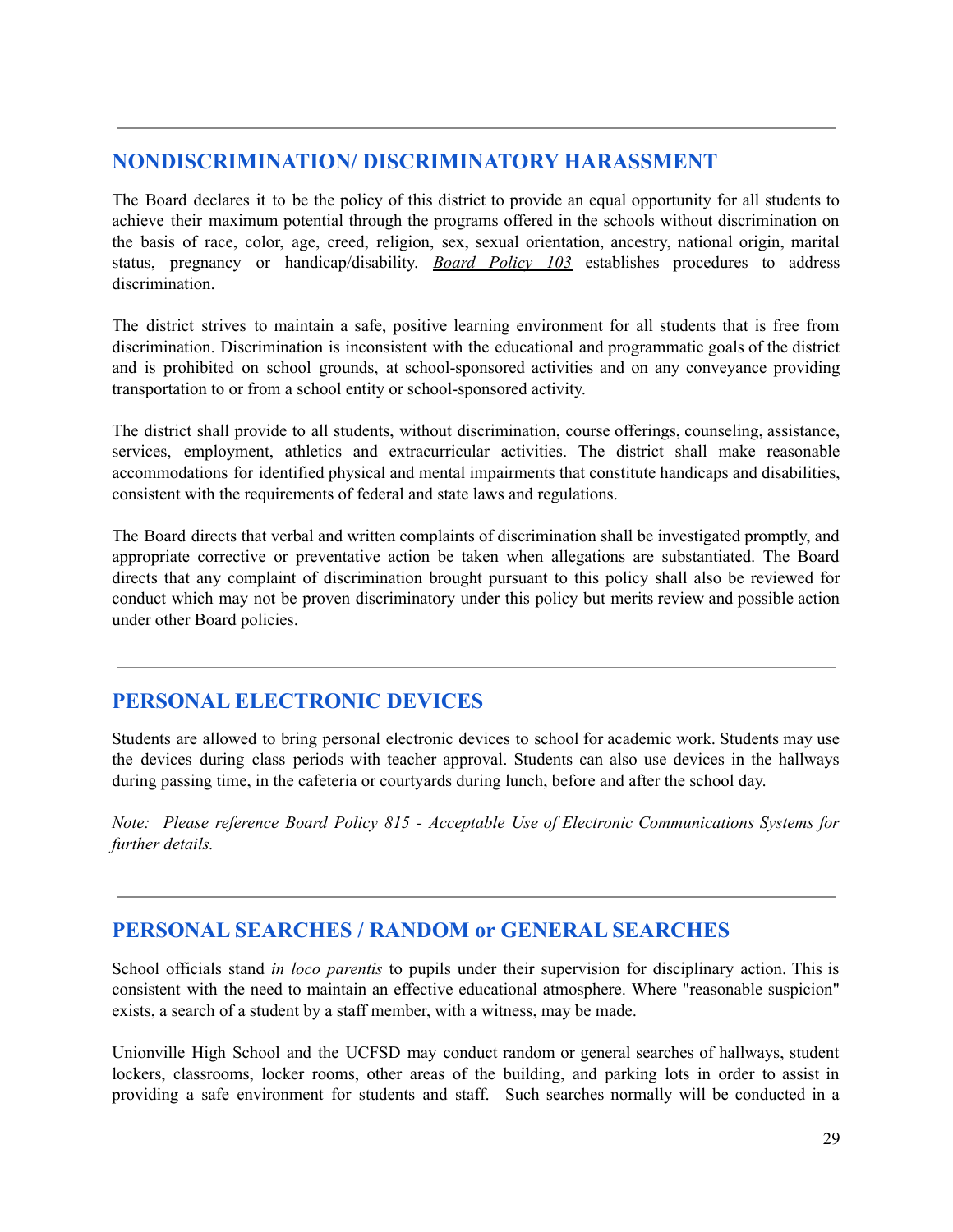minimally intrusive manner using screening methods such as dogs or other animals trained to detect controlled substances, explosives or other harmful materials by smell, as well as metal detectors and other technology.

[UCFSD](https://go.boarddocs.com/pa/uncf/Board.nsf/Public?open&id=policies#) Policy 226 explains searches conducted on school district policy.

# **PLEDGE OF ALLEGIANCE**

During homeroom each day, there will be a flag salute. All students are expected to be respectful during the salute to the flag. Students who do not wish to recite the pledge may refrain, but must not cause a disturbance and/or disrupt other students who are participating. If students are in the halls during the pledge, they must stop moving until the pledge salute has been completed.

# **PRINTED MATTER: PUBLICATION AND DISTRIBUTION**

Students have considerable freedom in determining what is appropriate for publication. Criteria for determining what is appropriate include the following:

- $\triangleright$  Material cannot be libelous or in any way defame the name of an individual or a specific institution.
- $\triangleright$  The rights of all people must be considered, and the right to express opposing viewpoints must be guaranteed.
- $\triangleright$  Vulgarity is not permitted.
- $\triangleright$  All news items should include a by-line and all editorials and expressions of opinion should be signed in order to indicate that these are the opinions of the writer. These include letters to the editor and reviews of student activities.
- $\triangleright$  Any article taken from another source, either directly quoted or paraphrased, should include the source of the material. Any direct quotation must be cleared by the individual being quoted.
- $\triangleright$  The faculty advisor should advise but not censor unless an established criterion is violated.

Note: Any official publication that does not meet these criteria may not be distributed in the school.

# **RELIGIOUS HOLIDAYS**

The Unionville-Chadds Ford School District recognizes that there are several religious holidays on days when school is being held that affect students and families of the school community. Students or parents of students who plan to observe a religious holiday will be granted an excused absence from school with parent permission. Makeup work will follow existing Excused Absence guidelines.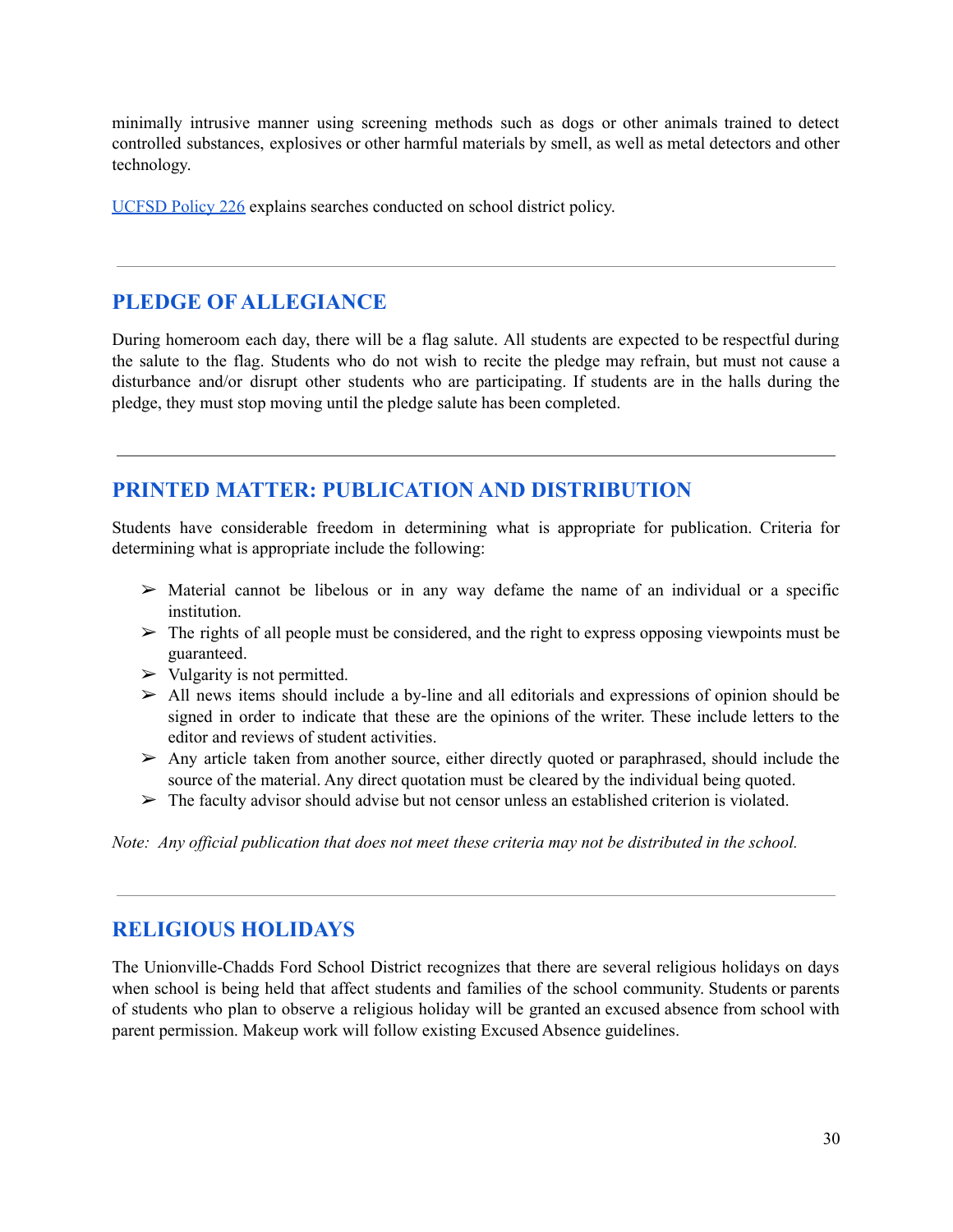# **SALES**

No articles may be sold in the school without the approval of the Administration, nor may any school organization sell in the community without such approval.

# **SCHEDULE OF CLASSES**

| <b>NORMAL SCHEDULE:</b>     |                                |
|-----------------------------|--------------------------------|
| PERIOD <sub>1</sub>         | $8:00 - 8:49$                  |
| PERIOD <sub>2</sub>         | $8:53 - 9:38$                  |
| PERIOD <sub>3</sub>         | $9:42 - 10:27$                 |
| LUNCH & LEARN 10:27 - 11:27 |                                |
| PERIOD <sub>4</sub>         | $11:31 - 12:16$                |
| PERIOD 5                    | $12:20 - 1:05$                 |
| PERIOD <sub>6</sub>         | $1:09 - 1:54$                  |
| PERIOD <sub>7</sub>         | $1:58 - 2:43$                  |
| A.M. ASSEMBLY SCHEDULE:     |                                |
| PERIOD <sub>1</sub>         | $8:00 - 8:39$                  |
| PERIOD <sub>2</sub>         | $8:43 - 9:20$                  |
| PERIOD <sub>3</sub>         | $9:24 - 10:09$ or ASSEMBLY #1  |
| PERIOD <sub>3</sub>         | $10:14 - 10:59$ or ASSEMBLY #2 |
| LUNCH & LEARN 10:59 - 11:59 |                                |
| PERIOD <sub>4</sub>         | $12:03 - 12:40$                |
| PERIOD <sub>5</sub>         | $12:44 - 1:21$                 |
| PERIOD <sub>6</sub>         | $1:25 - 2:02$                  |
| PERIOD <sub>7</sub>         | $2:06 - 2:43$                  |
|                             |                                |
|                             |                                |
| P.M. ASSEMBLY SCHEDULE:     |                                |

| PERIOD 1            | $8:00 - 8:39$                |
|---------------------|------------------------------|
| PERIOD <sub>2</sub> | $8:43 - 9:20$                |
| PERIOD <sub>3</sub> | $9:24 - 10:01$               |
| LUNCH & LEARN       | $10:01 - 11:01$              |
| PERIOD <sub>4</sub> | $11:05 - 11:42$              |
| PERIOD 5            | $11:46 - 12:23$              |
| PERIOD <sub>6</sub> | $12:27 - 1:04$               |
| PERIOD <sub>7</sub> | $1:08 - 1:53$ or Assembly #1 |
| PERIOD <sub>7</sub> | $1:58 - 2:43$ or Assembly #2 |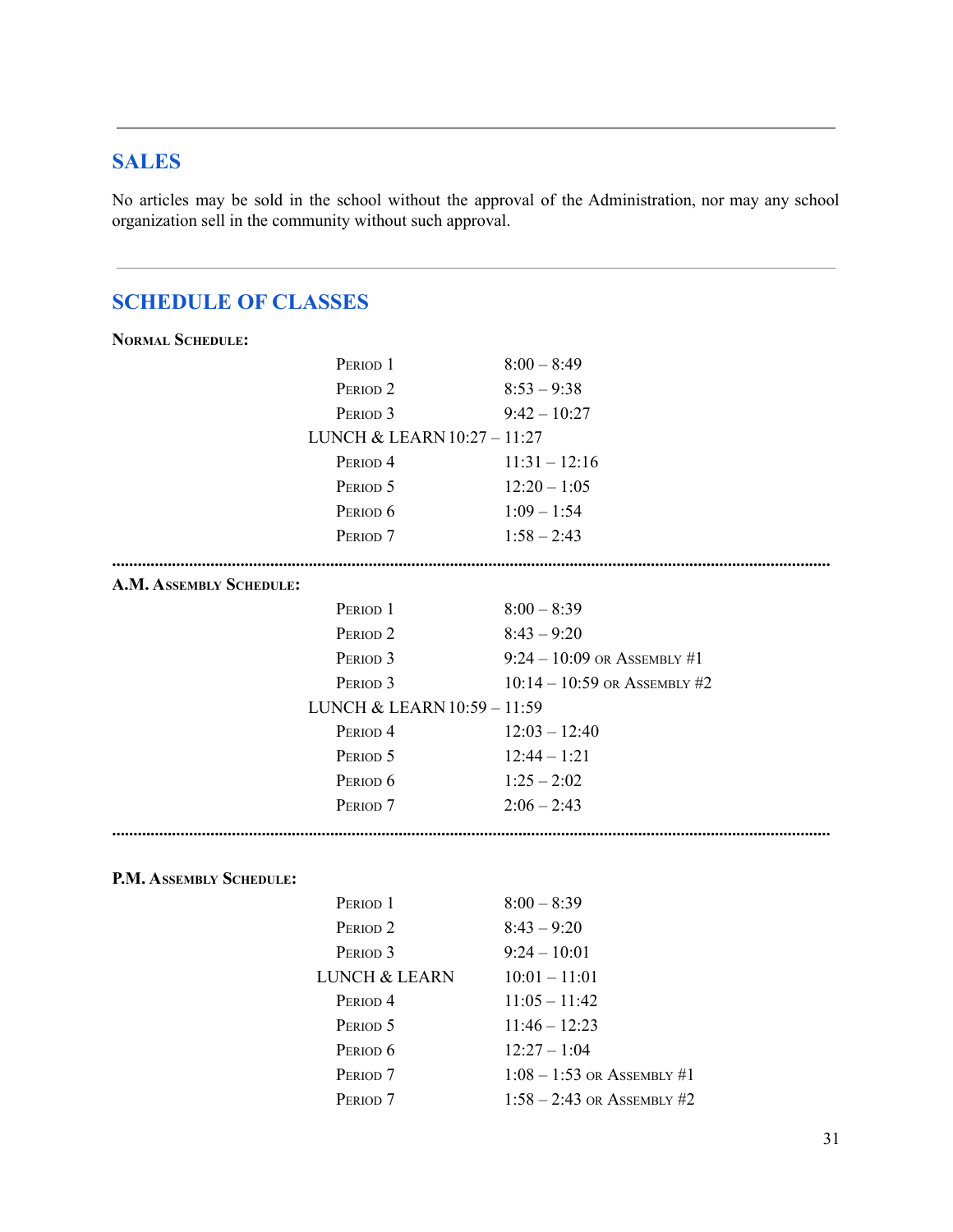**........................................................................................................................................................................**

|                                   | PERIOD <sub>1</sub>      | $10:00 - 10:31$ |  |
|-----------------------------------|--------------------------|-----------------|--|
|                                   | PERIOD <sub>2</sub>      | $10:35 - 11:03$ |  |
|                                   | <b>LUNCH &amp; LEARN</b> | $11:03 - 12:03$ |  |
|                                   | PERIOD <sub>3</sub>      | $12:07 - 12:35$ |  |
|                                   | PERIOD <sub>4</sub>      | $12:39 - 1:07$  |  |
|                                   | PERIOD 5                 | $1:11 - 1:39$   |  |
|                                   | PERIOD <sub>6</sub>      | $1:43 - 2:11$   |  |
|                                   | PERIOD <sub>7</sub>      | $2:15 - 2:43$   |  |
| <b>THREE-HOUR DELAY SCHEDULE:</b> |                          |                 |  |
|                                   | PERIOD <sub>1</sub>      | $11:00 - 11:20$ |  |
|                                   | <b>LUNCH &amp; LEARN</b> | $11:20 - 12:20$ |  |
|                                   | PERIOD <sub>2</sub>      | $12:23 - 12:43$ |  |
|                                   | PERIOD <sub>3</sub>      | $12:47 - 1:07$  |  |
|                                   | PERIOD <sub>4</sub>      | $1:11 - 1:31$   |  |
|                                   | PERIOD 5                 | $1:35 - 1:55$   |  |
|                                   | PERIOD <sub>6</sub>      | $1:59 - 2:19$   |  |
|                                   | PERIOD <sub>7</sub>      | $2:23 - 2:43$   |  |
|                                   |                          |                 |  |
| <b>HALF-DAY SCHEDULE:</b>         |                          |                 |  |
|                                   | PERIOD <sub>1</sub>      | $8:00 - 8:25$   |  |
|                                   | PERIOD <sub>2</sub>      | $8:29 - 8:57$   |  |
|                                   | PERIOD <sub>3</sub>      | $9:01 - 9:26$   |  |
|                                   | PERIOD <sub>4</sub>      | $9:30 - 9:55$   |  |
|                                   | PERIOD <sub>5</sub>      | $9:59 - 10:24$  |  |
|                                   | PERIOD <sub>6</sub>      | $10:29 - 10:54$ |  |
|                                   | PERIOD <sub>7</sub>      | $10:58 - 11:15$ |  |
|                                   |                          |                 |  |

## **SCHOOL COUNSELING**

**TWO-HOUR DELAY SCHEDULE:**

Unionville High School counselors offer a variety of services to students, to parents, and to staff members. Possible reasons for conferring with a counselor may include assistance with: self-awareness, career opportunities, decision-making, course selection, study skills, communication skills, personal concerns, and post-high school educational and job planning. Both individual and group approaches to guidance and counseling are used as necessary.

School Counselors will confer with a student at least once a year, at which time present progress and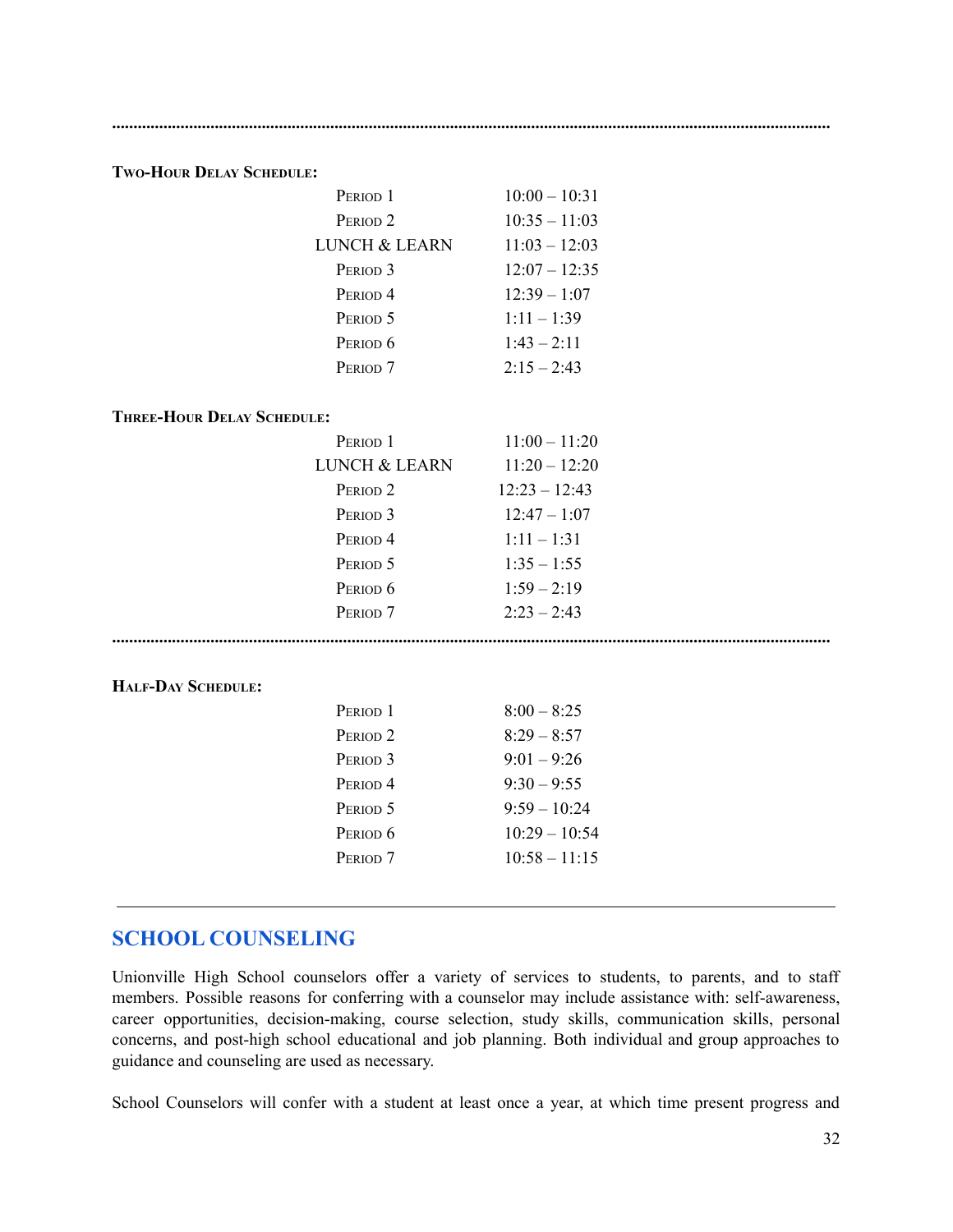future plans of the student will be discussed. The School Counselor is available to the student by appointment at other times during the year, and parents are invited to attend important conferences.

Information regarding colleges, universities, junior colleges, and special schools may be obtained from School Counselors, the Futures Planning Center, or the library. Also, representatives from various colleges, trade and technical schools, professions, and the military visit with juniors and seniors and give additional information.

The school counseling program in the Unionville-Chadds Ford School District is based on the beliefs that: school counseling should benefit all students; all students need individual attention; children have stress, conflict, and times of crisis; and developmental guidance and counseling programs meet the needs of students more effectively and efficiently.

The school counseling program assumes that by the coordinated efforts of School Counselors, parents, administrators, and teachers, the students will benefit. A developmental program, addressing the needs of all students, will provide the greatest number of options to students upon graduation.

The six goals of the K-12 counseling curriculum are as follows:

- 1. self-awareness, self-understanding, and self-esteem
- 2. understanding others including the family
- 3. effective communication skills
- 4. self-respect and self-direction
- 5. decision making, problem solving, and coping
- 6. career education.

## **SCHOOL SEAL**

The seal consists of a shield bearing the symbols indicative of the activities that are essential to the development of a well-educated individual: the knowledge of a well educated individual, the knowledge gained from books, the participation and enjoyment of wholesome athletics and recreation, and a knowledge and appreciation of art and music. The shield is surmounted with the symbolic lamp of learning. The date, 1921, indicates the year in which the joint school was formally organized.

# **SENIOR PRIVILEGES**

Seniors who have a scheduled first and/or last period study hall may qualify for late arrival/early dismissal in lieu of attending those study halls. Guidelines will be provided to eligible students at the beginning of each semester.

NOTE: Students with senior privileges must sign in daily in the main office prior to the start of 2nd period. Failure to sign in may result in disciplinary consequences. Seniors may lose senior privileges for both academic and/ or disciplinary reasons. On days when there is an altered schedule (assembly schedule, delayed opening, etc.) seniors are still expected to arrive and sign in before the start of the second period. It is the student's responsibility to be on time when the bell schedule is adjusted. Please see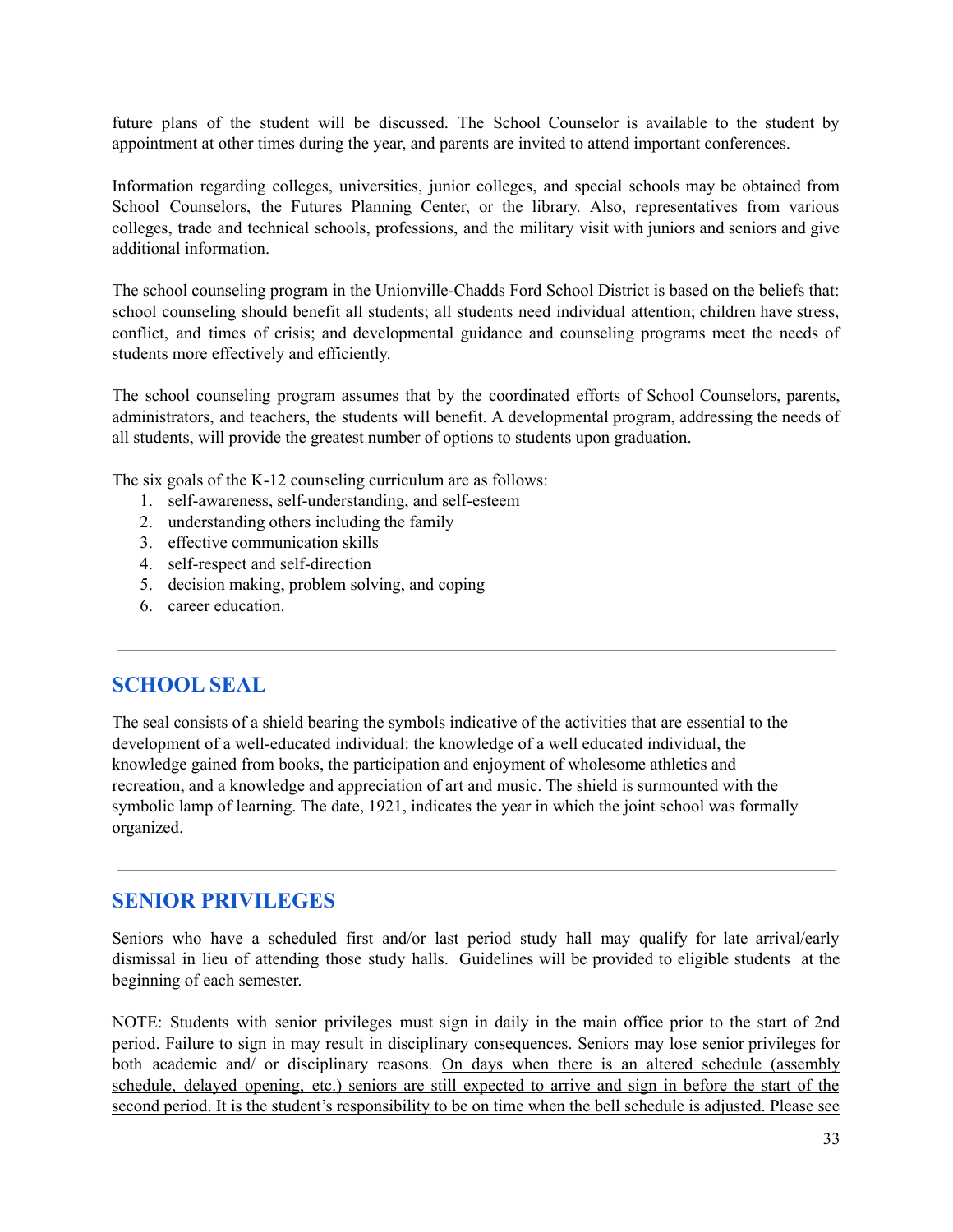the "Schedule of Classes" section, which includes various changes to first period class times.

# **SOCIAL WORK SERVICES**

School Social Work Services are provided to students on an as needed basis. Students are referred to social workers through their school counselor. School social workers interact with students to address a wide range of concerns that have the potential to negatively impact their academic performance. Some of these concerns could include, but are not limited to: emotional/social/behavioral issues, drug and alcohol issues, stress, and anxiety.

# **STUDENT ASSISTANCE PROGRAM (SAP) TEAM/ INSTRUCTIONAL SUPPORT TEAM (IST)**

Unionville High School (UHS) has a Student Assistance Program (SAP) as mandated by the state and outlined in UCFSD Policy 236. The SAP team uses a systematic process of effective and accountable professional techniques to mobilize school resources to remove the barriers to learning and, when the problem is beyond the scope of the school, to assist the parent/guardian and student with information so they may access services within the community. The SAP Team consists of educational professionals who have completed Student Assistance Program (SAP) training. This team meets weekly and provides mentoring/support services to students who may be experiencing a variety of barriers such as social, emotional, medical or academic difficulties. Students, teachers, parents, and staff members may refer students for whom they have concerns to the SAP team through their School Counselor or through the School Counseling website by completing a SAP Referral Form. The SAP team will treat all individuals with dignity, respect, empathy, and compassion. Information will be treated confidentially and will be shared with only those professionals.

As part of Unionville High School's Multi-Tiered System of Supports, the Instructional Support Team (IST) supports students who may need a higher level of intervention and support. The goal of IST is to help maximize the success of a student who may be struggling in the regular education classroom academically and/or behaviorally. The IST consists of cross-disciplinary individuals who work together with parent/guardian and student to determine what methods, learning strategies, special techniques or programs best address the student's area(s) of need. The IST uses specific assessments and intervention techniques to assist with educational and behavioral growth in the regular education classroom. It also serves as a screening process for students who may be in need of additional services. The IST seeks to identify what resources can be used to increase the student's chance for success through a team approach that complements existing curriculum and instructional programs. Students are referred to the Instructional Support Team through the SAP team. For additional information regarding the Instructional Support Team and process please refer to the School Counseling Website.

# **STUDENT SEXUAL HARASSMENT**

Sexual Harassment will not be tolerated at any time, or for any reason. The Unionville Chadds-Ford School District adopted Board [Policy](http://go.boarddocs.com/pa/uncf/Board.nsf/goto?open&id=BT9GRF44ACD7) 103.2 to address the issue of sexual harassment. Please refer to the UCFSD Policy Center on the district website for the specific guidelines.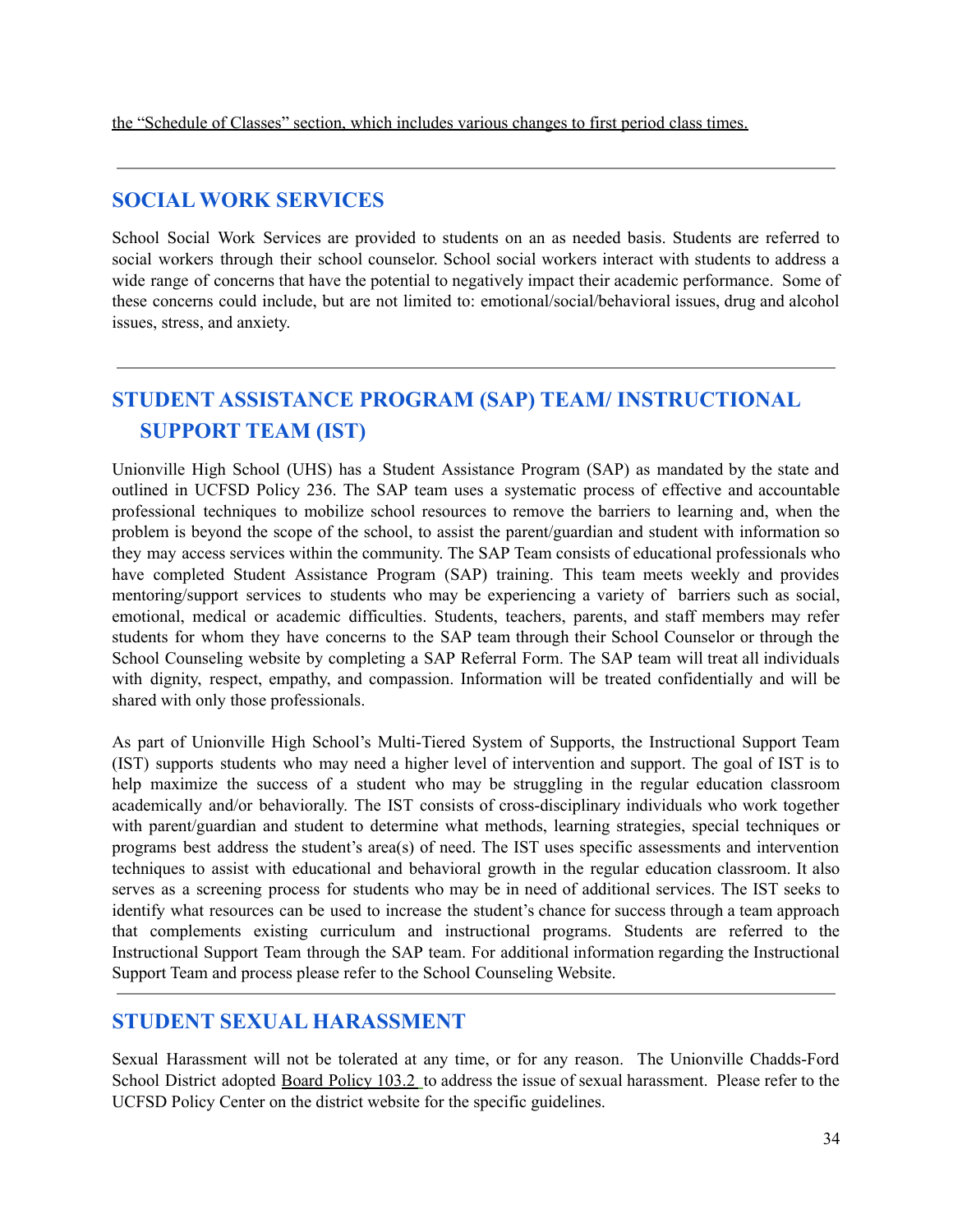## **STUDENT COUNCIL**

We believe student responsibility entails the participation in the process and the practice of democratic principles and involvement in student government. Officers of Student Council are specified in its constitution. Prior to the Student Council Elections, anyone who wishes to become an officer must obtain a petition to the office. Qualifications must include a scholastic average of 2.0 or better in the year in which you run or hold office and no level "E" or "F" discipline offenses during that time. If a student wishes to be nominated for representative, he or she must submit a signed petition consisting of twenty-five names to the Student Council advisors. General elections will be held at each grade level by Student Council in May, and students at each level will be entitled to vote for as many representatives as there are positions for that grade. General elections will be held only if there are more candidates than the number of homerooms per class. Elections will be held by secret ballot, and candidates polling the highest number of votes will be the elected representatives. Qualifications are the same for a representative as for an officer.

## **TELEPHONE**

**Classroom telephones are not to be used by students.** Students will not be called from class to answer phone calls, but important messages will be relayed to them.

# **TESTING SCHEDULE**

Unionville High School administration will publish a testing schedule for the school year. This testing schedule will limit the number of tests that students will have in a school day, and will continue the dialogue between students and teachers about their courses.

**\*Any teacher may choose to assess his/her classes on a day that he/she deems appropriate, if it is essential and necessary to the learning in the course.**

| <b>Monday</b>  | <u>Tuesday</u>         | <b>Wednesday</b>      | <b>Thursday</b>        | <b>Friday</b>         |
|----------------|------------------------|-----------------------|------------------------|-----------------------|
| <b>Makeups</b> | Electives <sup>1</sup> | World Language        | Electives <sup>1</sup> | World Language        |
|                | Science <sup>2</sup>   | Math                  | Science <sup>2</sup>   | Math                  |
|                | English                | <b>Social Studies</b> | English                | <b>Social Studies</b> |

**<sup>1</sup>** Classes meeting 3 out of 6 days will be exempt from this schedule.

**<sup>2</sup> AP Class exception** - if a science class needs to use a double lab period (infrequently) then we will attempt to schedule science on two subsequent days - students with three or more tests on a day may request putting off a test by one day.